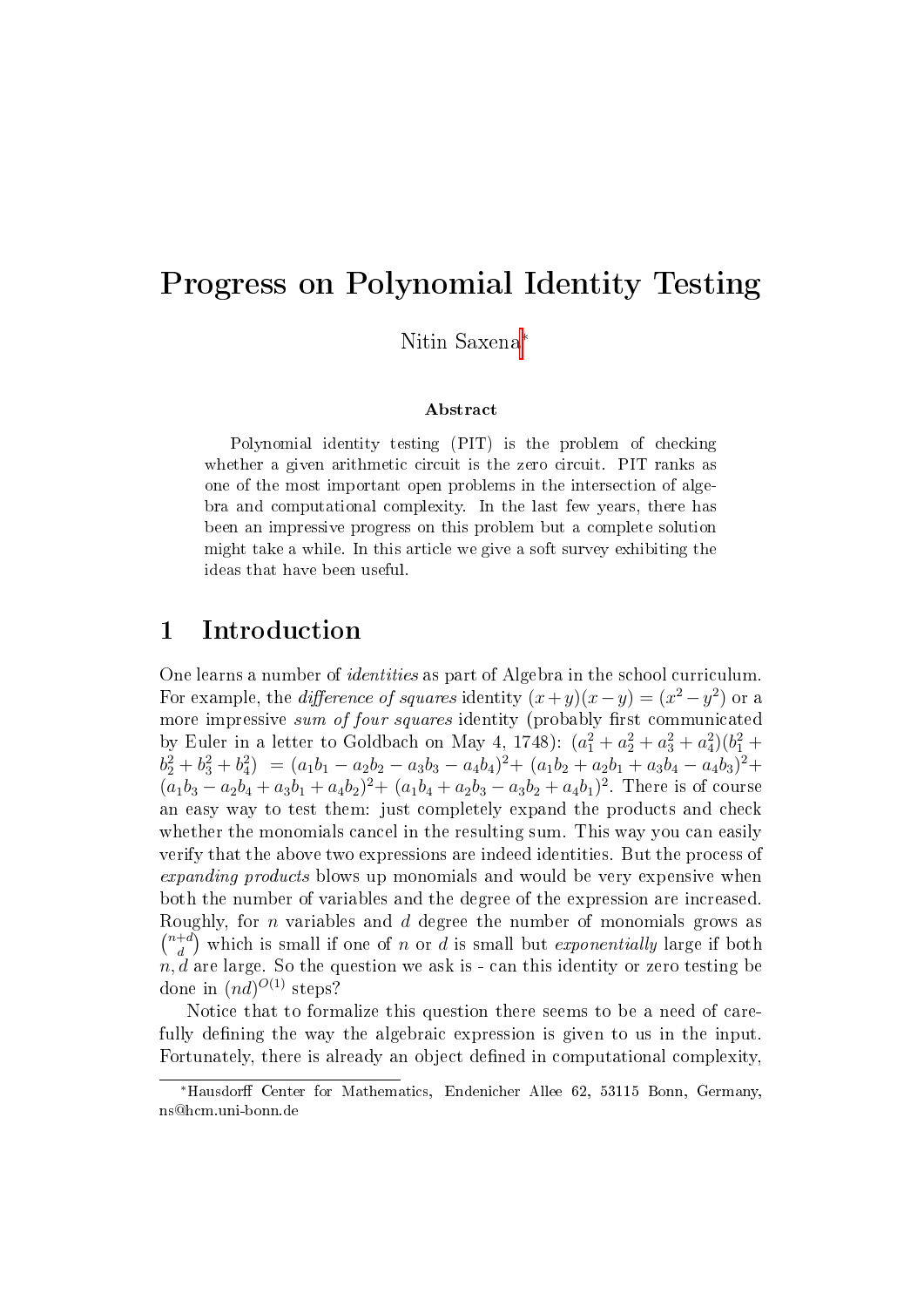called arithmetic circuit, that we could directly use [\[48\]](#page-29-0). An arithmetic circuit C, on say n variables and a field  $\mathbb{F}$ , is a directed acyclic graph with *input* variables at the leaves and output at the root. The internal nodes are called gates, they are of two kinds - multiplication and addition - and perform the respective operations over the field  $\mathbb{F}$ . The edges or wires of C can have constants on them from the field which get multiplied to the value at the tail of the respective edge. It is easy to see that the value at the root of the circuit C is just an *n*-variate polynomial and lives in  $\mathbb{F}[x_1, \ldots, x_n]$ . Thus a circuit is a natural combinatorial way to capture algebraic computation. One might want to consider the base object  $\mathbb F$  to be a general *ring* instead of a field but we will be more concerned with the latter in this survey. For the purposes of identity testing we usually regard the operations in the field  $\mathbb F$  to be doable in unit time. The bulk of the computation in the identity testing algorithms is seen as a function of the size of the input circuit, which is basically the number of gates and wires in the circuit. Another useful parameter of a circuit is depth, which is the number of levels between the root and the leaves. Fanin/Fanout refers to the maximum number of inputs/outputs a gate has in the circuit, and a circuit with fanout 1 is called a *formula*. Finally, we use the notation  $poly(s, t)$  to denote a positive-valued function whose asymptotic behaviour is  $(s+t)^{O(1)}$ . The problem of identity testing is then:

**Problem 1.1 (PIT).** Given an arithmetic circuit C in the input that computes a polynomial  $p(x_1, \ldots, x_n)$  in  $\mathbb{F}[x_1, \ldots, x_n]$ . Find a deterministic algorithm that tests if p is the zero polynomial, and uses only  $poly(size(C))$ many F operations.

PIT is currently an open question and, as we will see in this survey, an important question in complexity theory. But it has an easy "practical" solution, i.e. there are *randomized* polynomial-time algorithms that are easy to implement. The first randomized polynomial time algorithm was given (independently) by Schwartz [\[39\]](#page-28-0) and Zippel [\[49\]](#page-29-1). It simply evaluates the input circuit at a randomly chosen point in  $\mathbb{F}^n$  and outputs YES iff the specific evaluation is zero. This idea works mainly because a nonzero polynomial cannot have "too many" roots over a field:

**Lemma 1.2 (Schwartz-Zippel).** Let  $P \in F[x_1, x_2, \ldots, x_n]$  be a non-zero polynomial of degree  $d \geq 0$  over a field  $\mathbb F$ . Let S be a finite subset of  $\mathbb F$ . Then,

$$
Prob_{r_1,\ldots,r_n\in S}\left[P(r_1,\ldots,r_n)=0\right]\leq \frac{d}{|S|}.
$$

*Proof.* The proof is by induction on n. For  $n = 1$ , P can have at most d roots and hence the probability of hitting a root is at most  $\frac{d}{|S|}$ .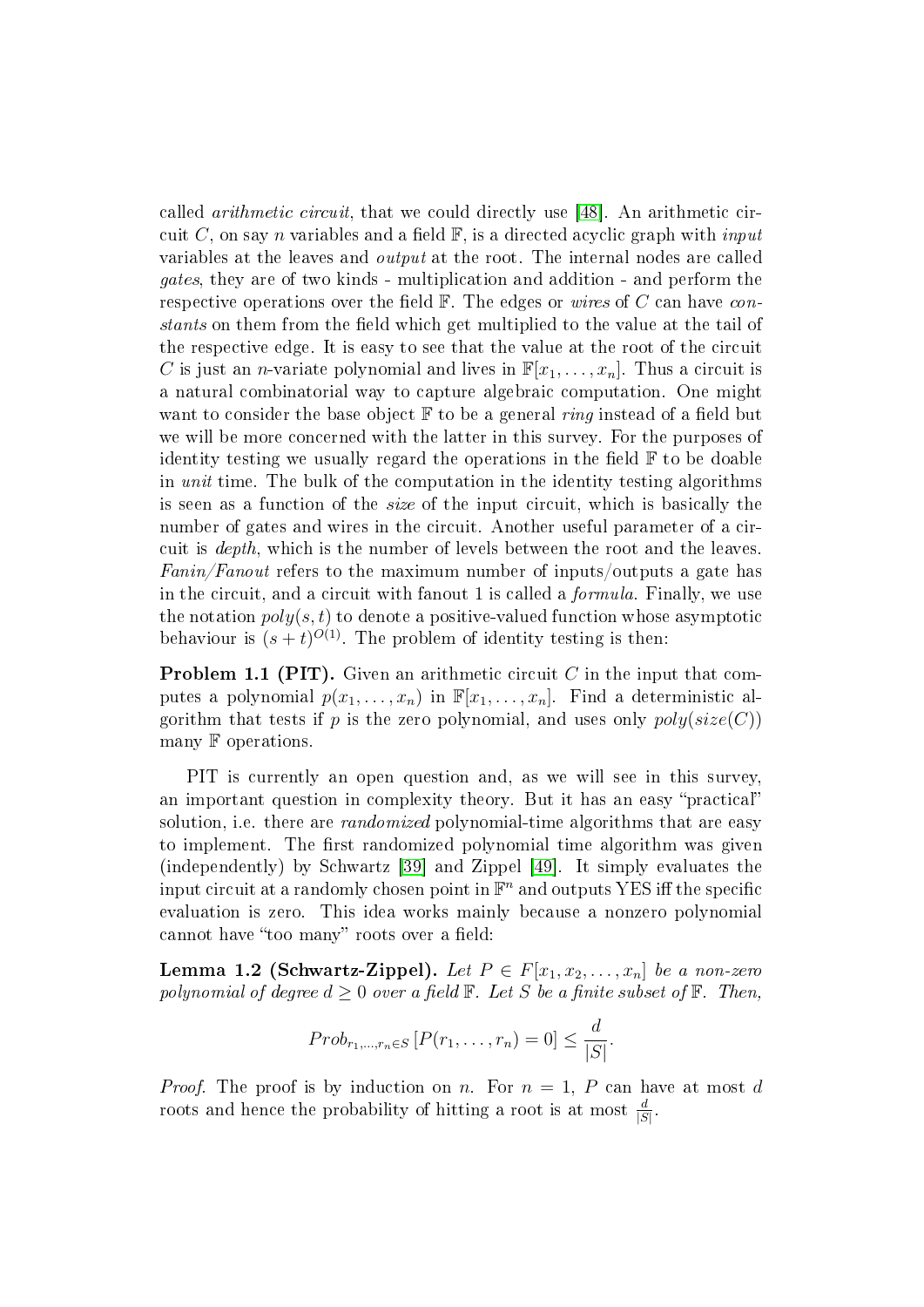Now, assume that the statement holds for all polynomials upto  $(n-1)$ variables. Wlog we can then consider P to be a polynomial in  $x_1$  by writing it as,

$$
P(x_1,...,x_n) = \sum_{i=0}^d x_1^i P_i(x_2,...,x_n).
$$

Since  $P$  is a nonzero polynomial, ∃ $i$  such that  $P_i$  is nonzero. Take the largest such *i*, clearly  $deg P_i \leq (d - i)$ . Now we randomly pick  $r_2, \ldots, r_n$  from *S*. By the induction hypothesis,  $Prob[P_i(r_2, \ldots, r_n) = 0] \leq \frac{d-i}{|S|}$  $\frac{d-i}{|S|}$ . If  $P_i(r_2,\ldots,r_n) \neq$ 0 then  $P(x_1, r_2, \ldots, r_n)$  is of degree i so by the univariate case:

$$
Prob[P(r_1,\ldots,r_n)=0|P_i(r_2,\ldots,r_n)\neq 0]\leq \frac{i}{|S|}
$$

By a lazy probability estimation we get:

$$
Prob_{r_1,\dots,r_n \in S} [P(r_1,\dots,r_n) = 0] \le Prob[P_i(r_2,\dots,r_n) = 0] +
$$

$$
Prob[P(r_1,\dots,r_n) = 0 | P_i(r_2,\dots,r_n) \neq 0]
$$

$$
\le \frac{d-i}{|S|} + \frac{i}{|S|}
$$

$$
\le \frac{d}{|S|}
$$

 $\Box$ 

Thus completing the proof by induction.

This lemma shows that as long as the field  $\mathbb F$  has twice as many elements as the degree of the input circuit, we have a good randomized algorithm that has error probability at most  $\frac{1}{2}$ . In case  $\mathbb F$  is too small compared to the degree d of the input circuit C we go to a suitable extension of  $\mathbb F$  and pick random points there. The two issues here that are worth mentioning: (1) The degree of the input polynomial can only be at most  $2^{size(C)}$ . (2) A field extension of  $\mathbb F$  of degree  $O(size(C))$  can either be found by a *deterministic* construction of irreducible polynomials [\[8\]](#page-26-0) or we can simply work over the cyclotomic extension  $\mathbb{F}[z]/(z^r-1)$  for a "suitable"  $r = poly(size(C))$ . Finally, the actual evaluation of  $C$  at a randomly chosen point (even from the extension algebra) can be trivially simulated in  $poly(size(C))$  many F operations.

Randomized algorithms that use fewer random bits and have lower error probability (at the cost of time) were given by Chen & Kao [\[17\]](#page-27-0), Lewin & Vadhan [\[35\]](#page-28-1), and Agrawal & Biswas [\[1\]](#page-25-0). As we care more about deterministic methods in this survey, we will not discuss the details of these methods here. These randomized algorithms show that PIT is in the complexity class BPP which in turn is conjectured to be equal to P (see the survey [\[27\]](#page-27-1) for the theoretical evidence). Thus it seems to be a reasonable goal to *derandomize* PIT.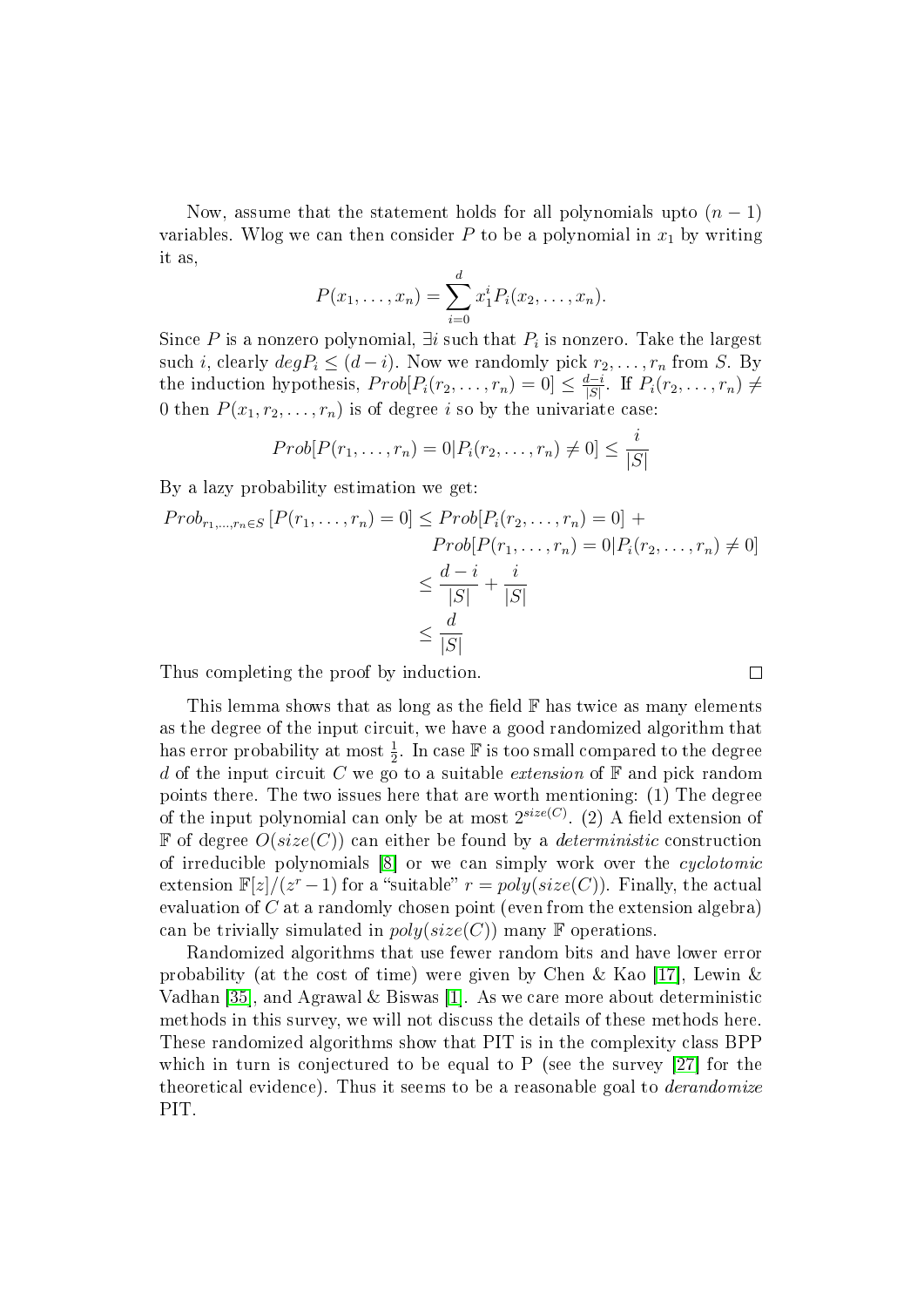#### Some applications of PIT

Being a fundamental problem it is not surprising that PIT appears in several other seemingly unrelated problems. We see below an example each from complexity theory, graph theory and number theory.

The idea of comparing two multivariate polynomials for *equality* by evaluating them at randomly chosen points was crucial in the proof of the complexity result: IP=PSPACE [\[41\]](#page-28-2). The multivariate polynomial in that case is the arithmetized version of a quantified boolean formula (QBF)  $\phi$ , and using PIT it becomes possible to give an interactive protocol (IP) to verify the truth of  $\phi$ . Here PIT helped in upper bounding the complexity of QBF problem, on the other hand, PIT also has several lower bound implications (see Section [7\)](#page-22-0)

Another, much older, application of PIT is due to the following theorem proved by Tutte  $[47]$  in 1947: A graph has no perfect matching iff the determinant of its Tutte matrix is zero. Recall that for a graph  $G = (V, E)$  on n vertices its Tutte matrix is an  $n \times n$  matrix A with its  $(i, j)$ th entry defined as:

$$
A_{i,j} := \begin{cases} x_{i,j}, \text{ if } (i,j) \in E \text{ and } i < j \\ -x_{j,i}, \text{ if } (i,j) \in E \text{ and } i > j \\ 0, \text{ otherwise} \end{cases}
$$

To use this theorem in a matching algorithm we will have to check whether the multivariate polynomial  $det(A)$  is zero, which can be seen as a special case of PIT. This formulation immediately gives a randomized algorithm which has the added advantage of being in (randomized) NC, i.e. it is a highly parallel algorithm since determinant has known fast parallel algorithms. It is an open question to find a deterministic parallel algorithm for perfect matching, and it appears that a derandomization of this special case of PIT might be the way to go (see a related conjecture in [\[2\]](#page-25-1) and a special case in [\[5\]](#page-26-1)).

Finally, the problem of *primality testing* was solved in an elementary way by working with a PIT formulation. It was observed by Agrawal & Biswas [\[1\]](#page-25-0) that a positive integer *n* is prime iff  $(x + 1)^n = (x^n + 1) \pmod{n}$ , and they exploited this simple binomial fact to design a new randomized primality test. If we define  $P(x) := (x + 1)^n - (x^n + 1)$  then the question is that of testing whether  $P(x)$  is the zero polynomial over the ring  $\mathbb{Z}/n\mathbb{Z}$ , which is just a special case of PIT. Note that although  $P(x)$  is a univariate polynomial it has degree n which is *exponential* in the input size  $\log n$ , and so we cannot afford to completely expand  $P(x)$ . The neat idea in [\[1\]](#page-25-0) was to test  $P(x) = 0 \pmod{n, Q(x)}$  for a randomly chosen polynomial Q of degree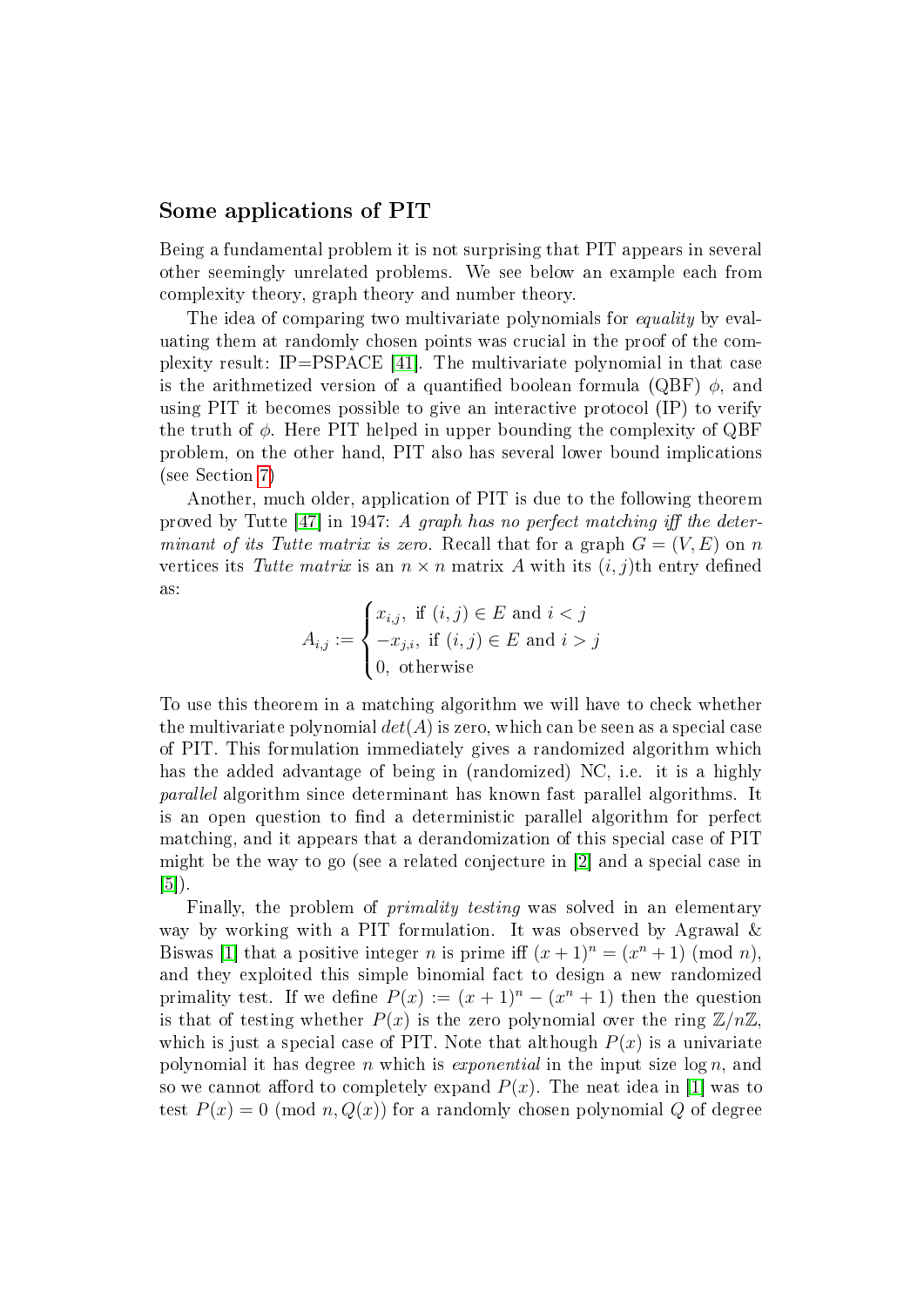$O(\log n)$ . As Q has "small" degree we can do this in  $poly(\log n)$  time, using repeated squaring of  $(x + 1)$  and x. This randomized algorithm was later derandomized by Agrawal, Kayal & Saxena [\[7\]](#page-26-2) to get the first deterministic polynomial time algorithm for primality testing. They essentially showed that if  $P(x) = 0 \pmod{n, a^r x^r - 1}$  for all  $1 \le a, r \le (\log n)^5$  then  $P(x) =$  $0 \pmod{n}$ . It is astonishing that the zeroness of a polynomial of a high degree can be determined by just looking modulo very few, very small polynomials!

#### Survey Overview

The goal of this survey is not to be exhaustive but to cover the main ideas and to pose the closely related open questions. One of the interesting topics related to PIT which we would not be discussing in this survey are: PIT for circuits over general rings (see [\[44\]](#page-28-3)), interpolation of polynomials (see  $[15, 23, 42]$  $[15, 23, 42]$  $[15, 23, 42]$  and *learning* arithmetic formulas (see [\[45,](#page-28-5) [33\]](#page-28-6)). A brief overview of the topics that we do cover in this survey now follows.

**Sparse PIT.** A circuit C that computes a polynomial which has at most m nonzero monomials is called  $m$ -sparse. The problem of sparse PIT is to design an algorithm that runs in  $poly(size(C), m)$  field operations. This problem has several known solutions (see [\[30\]](#page-27-3)). We will see the one by Agrawal [\[3\]](#page-26-4) as I find it the simplest conceptually.

**Low Degree PIT.** A circuit  $C(x_1, \ldots, x_n)$  that computes a polynomial of degree  $poly(n)$  is called a *low degree* circuit. The term low degree is used to contrast with circuits that use repeated squaring to exponentially increase the degree, for example the circuit  $P(x)$  that appears in the primality test above is not low degree. It can be seen that formulas, circuits of constant depth, and bounded fanin circuits of  $O(\log n)$  depth; all compute a low degree polynomial. Thus, it seems natural to study the problem of PIT for low degree circuits and we call it low degree PIT.

It was shown by Agrawal & Vinay [\[10\]](#page-26-5) that for the purposes of low degree PIT it is enough, somewhat surprisingly, to just consider depth-4 circuits. The main idea is to "shrink" any low degree circuit into a depth-4 circuit by paying only a subexponential price in the circuit size. Thus if one solves depth-4 PIT in deterministic polynomial time then one has solved low degree PIT in subexponential time. I mainly see this as a strong evidence that PIT for "shallow" circuits, i.e. those of depth 3 or 4, gives us enough clues to tackle the bigger PIT problem.

Depth-3 PIT (Non Black-Box). Convinced that shallow circuits are already interesting cases for PIT, we now focus on the PIT algorithms for depths 2, 3 and 4. A depth 2 circuit is either a sum of monomials  $(\Sigma\Pi)$  or a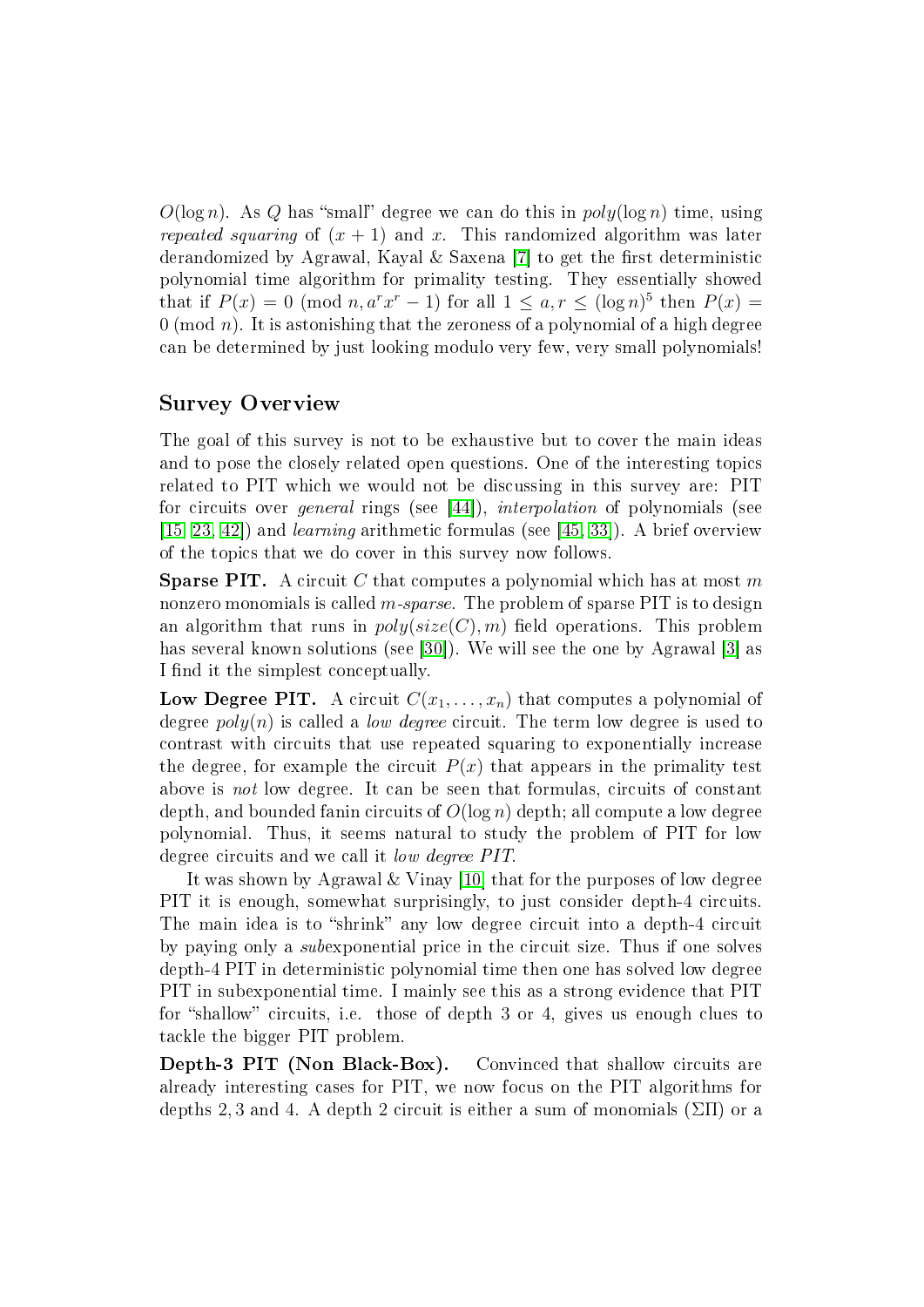product of linear polynomials  $(\Pi \Sigma)$ , both of which have obvious deterministic polynomial time PIT algorithms if we can look "inside" the circuit (which is why we use the term non black-box). A depth 3 circuit can either be a product of sum of monomials or a sum of product of linear polynomials. As the former case is again trivial to check for zeroness, we only worry about the latter case. Thus, for us a *depth*-3 *circuit* C over a field  $\mathbb F$  is  $C(x_1, \ldots, x_n) =$  $\sum_{i=1}^k T_i,$  where  $T_i$  (*a multiplication term*) is a product of  $d_i$  linear polynomials  $L_{i,j}$  over F. Note that by homogenization we can assume wlog that  $L_{i,j}$ 's are linear forms (i.e. linear polynomials with a zero constant coefficient) and that  $d_1 = \cdots = d_k =: d.$  Such a circuit is referred to as a  $\sum \prod \sum (n, k, d)$  circuit, where k is the top fanin of C and d is the degree of C. Depth-3 circuits are a good starting point and are under intense study from various viewpoints [\[22,](#page-27-4) [19,](#page-27-5) [31,](#page-28-7) [9,](#page-26-6) [45,](#page-28-5) [32,](#page-28-8) [38,](#page-28-9) [42,](#page-28-4) [33,](#page-28-6) [34,](#page-28-10) [43\]](#page-28-11).

It was shown by Kayal & Saxena [\[31\]](#page-28-7) that if the top fanin  $k$  is small then PIT is easy. Note that  $k = 2$  is the trivial case (because  $\mathbb{F}[x_1, \ldots, x_n]$  is a unique factorization domain) but  $k = 3$  is already nontrivial. The main idea of [\[31\]](#page-28-7) was to look at C modulo several linear forms and use a generalized form of Chinese remaindering. The cost of doing this grows like  $d^k$  and hence is meaningful when k is small even if d, n are arbitrarily large. As one needs to look "inside" the circuit this algorithm we label as non black-box.

Depth-3 PIT (Black-Box). One might wish to develop algorithms for PIT that do not even look inside a given circuit  $C$ , but merely evaluate C at several points in  $\mathbb F$  or algebraic extensions of  $\mathbb F$ . Of course this is an impossible dream if we do not have an a priori bound on  $size(C)$ . But with such a bound given in the input together with a black-box access to  $C$ . the question of testing  $C = 0$  in  $poly(size(C))$  many F operations becomes reasonable, as the randomized Schwartz-Zippel PIT algorithm does not look inside the circuit at all! Intuitively it seems that to devise a black-box PIT algorithm for a circuit family, one would need a very good understanding about the structure of identities in that family. There is some progress in that direction for  $\Sigma\Pi\Sigma(n, k, d)$  identities with constant top fanin k.

Note that a  $\Sigma\Pi\Sigma(n,k,d)$  identity C is composed of linear forms and hence we can associate a natural notion of *rank*, which will be the rank of the vector space that these linear forms span. It was first shown by Dvir & Shpilka  $[19]$ that, under some mild assumptions on  $C,$  the rank of  $C$  is bounded by  $\log^k d.$ For a constant k this is saying something nontrivial about the  $\Sigma\Pi\Sigma(n, k, d)$ identities. Later Karnin & Shpilka [\[32\]](#page-28-8) used this property to develop a blackbox PIT algorithm for  $\Sigma\Pi\Sigma(n,k,d)$  circuits that runs in time  $\sim d^{rank(C)}$ , or  $d^{\log^k d}$  which is a subexponential complexity when k is constant. This connection between rank and black-box PIT is quite encouraging, and has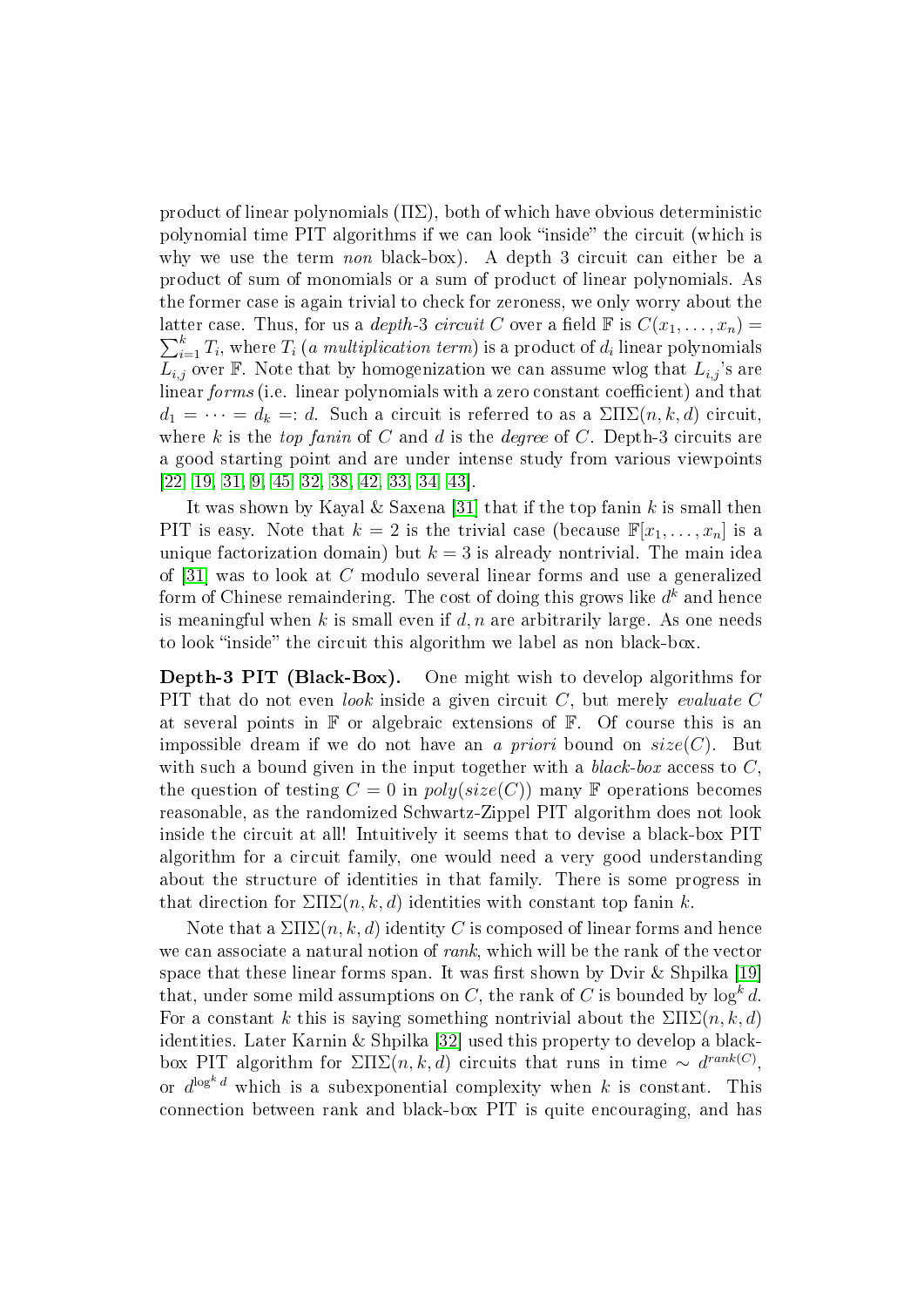already led to several improvements. Saxena & Seshadhri [\[43\]](#page-28-11) showed a rank bound of  $k^3 \log d$  which is almost optimal and translates into an improved black-box PIT algorithm of complexity  $d^{k^3\log d}$ . Their main idea was to look at C modulo various ideals and deduce lots of dependencies between the various multiplication terms of the identity C.

It is believed that over the fields of zero characteristic, especially complex numbers, the identities should be even more restricted. Towards that goal, Kayal & Saraf [\[34\]](#page-28-10) showed a rank bound of  $k^k$  over the field of *reals*. It gives a corresponding black-box PIT algorithm of complexity  $d^{k^k}$ , which is polynomial time for constant  $k$ . Their main idea is to look at the linear forms appearing in C as points in a higher dimensional space and then use certain properties of real geometry [\[13\]](#page-26-7) to rule out their arrangement in a  $\sum \Pi \sum(n, k, d)$  identity.

Depth-4 PIT. PIT algorithms for circuits of depth higher than 3 are currently few [\[37,](#page-28-12) [9,](#page-26-6) [38,](#page-28-9) [45,](#page-28-5) [46\]](#page-29-3). The ones that are known are based on insights obtained from depth-2 and depth-3 circuits and put further restrictions so that those ideas could be lifted to higher depths. We will discuss the PIT algorithms for noncommutative formulas [\[37\]](#page-28-12) and depth-4 circuits with multiplication gates that only do powering [\[38\]](#page-28-9).

A noncommutative formula is one that has noncommuting variables, i.e.  $x_ix_j \neq x_jx_i$  for all  $i \neq j \in [n]$ . The main idea of Raz & Shpilka [\[37\]](#page-28-12) was that a multiplication gate in a noncommutative formula can be gradually opened-up without getting into the problem of monomial explosion. They then used linear algebra to complete the PIT algorithm.

Saxena [\[38\]](#page-28-9) solved the case of depth-4 circuits when each multiplication gate is just *powering*, i.e. an input  $p(x_1, \ldots, x_n)$  is converted to  $\alpha \cdot p(x_1, \ldots, x_n)^e$  for some  $\alpha \in \mathbb{F}$  and  $e \in \mathbb{N}$ . The main idea was to transform such a circuit to another one wherein each multiplication gate has factors with *unmixed* variables. The PIT algorithm then follows an algebraic generalization of the idea of [\[37\]](#page-28-12).

General PIT and Lower Bounds. As seen above PIT is a fascinating fundamental problem with direct connections to other problems. As if this was not enough, Kabanets & Impagliazzo [\[29\]](#page-27-6) further emphasized the importance of PIT by showing that a complete solution of PIT would imply circuit lower bounds. They showed that if PIT is in P then *either* Permanent (the naughtier sibling of Determinant) does not have polynomial sized arithmetic circuits or NEXP does not have polynomial sized boolean circuits. Even though we "believe" both the conclusions to be independently true, nevertheless, the connection with PIT is intriguing. Their main idea is to show that low-degree-PIT∈P together with the existence of small circuits for perma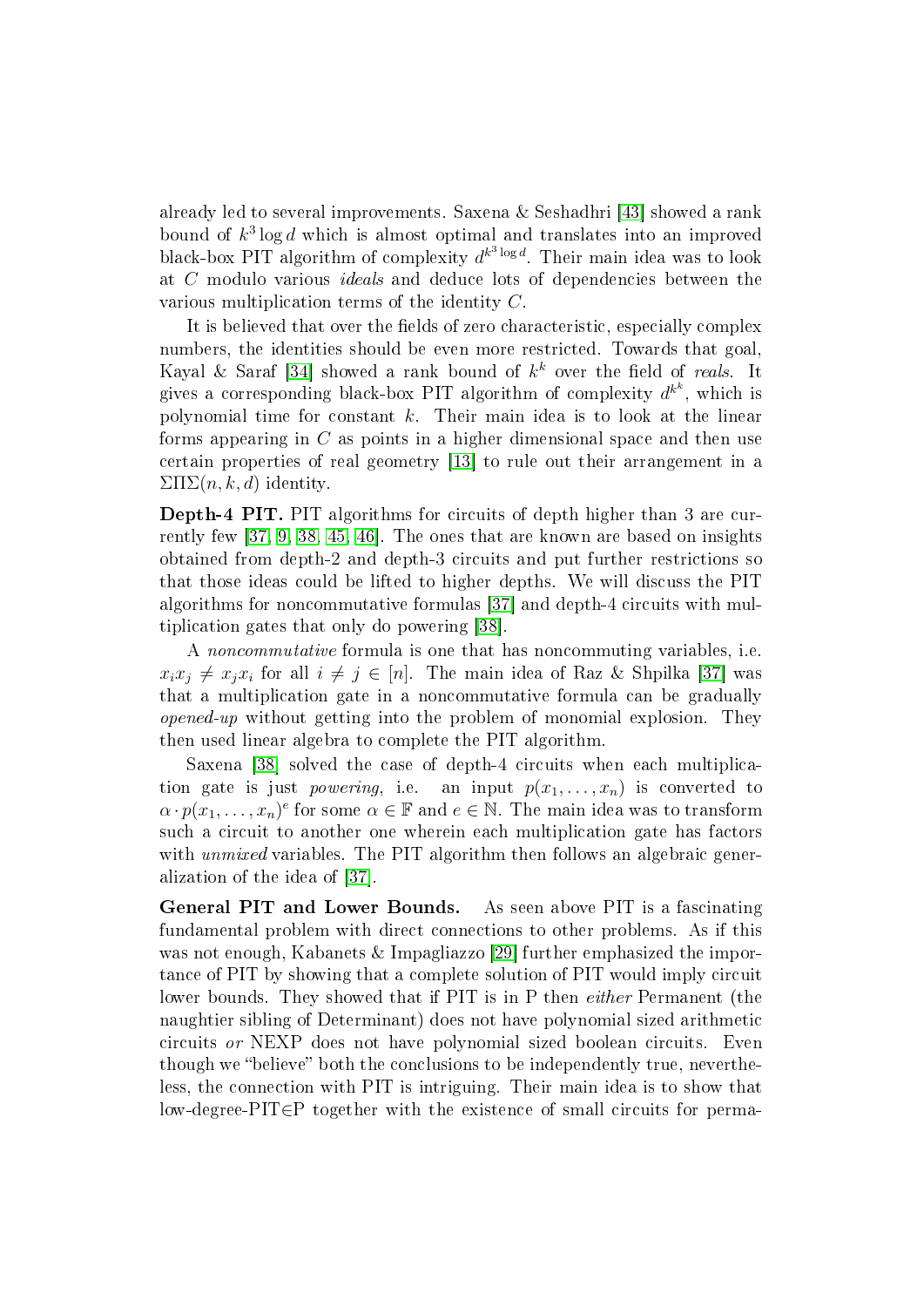nent and those for NEXP, implies NEXP⊆NP, which is a contradiction. In the proof PIT is only used to test whether a small arithmetic circuit equals the permanent function.

In a more explicit way, Agrawal [\[3\]](#page-26-4) showed that if there are black-box PIT algorithms for a circuit family then they also exhibit lower bounds for that family.

### <span id="page-7-1"></span>2 Sparse PIT

A lot of papers have focused on the case of circuits that compute a sparse polynomial. In this case we are given a circuit  $C$  together with an upper bound  $m$  on the number of nonzero monomials in the computed polynomial. and the goal is to devise a  $poly(size(C), m)$  time PIT algorithm. Notice that this is a "benign" goal as usually in PIT a given circuit would produce an exponential (in  $size(C)$ ) number of nonzero monomials.

There exist a host of solutions for this case and also for the seemingly more general problem of interpolating such circuits [\[15,](#page-26-3) [23,](#page-27-2) [16,](#page-27-7) [30,](#page-27-3) [3,](#page-26-4) [5,](#page-26-1) [12\]](#page-26-8). All these algorithms are based on the idea of evaluating the given circuit at cleverly chosen points so that a specific nonzero monomial gets *isolated*. Since there are "few" nonzero monomials one of them can be efficiently isolated by just doing evaluations, hence these tend to be black-box algorithms. We exhibit one such algorithm, following Agrawal [\[3\]](#page-26-4). The basic idea is to go to a cyclotomic extension and evaluate the circuit at the virtual roots of unity available in this extension algebra.

<span id="page-7-0"></span>**Theorem 2.1.** Let  $p(x_1, \ldots, x_n)$  be a nonzero polynomial (over a field  $\mathbb{F}$ ) whose degree in each variable is less than d and the number of monomials is at most m. Then there exists an  $1 \leq r \leq (mn \lg d)^2$  such that,  $p(y, y^d, \ldots, y^{d^{n-1}}) \neq 0 \ (mod \ y^r - 1).$ 

*Proof.* Consider the polynomial  $q(y) := p(y, y^d, \dots, y^{d^{n-1}})$  in  $\mathbb{F}[y]$ . Note that a monomial  $x_1^{i_1} \cdots x_n^{i_n}$  in p is mapped to the monomial  $y^{i_1+i_2d+\cdots+i_nd^{n-1}}$  in q. Since we have assumed  $i_1, \ldots, i_n < d$ , observe that the map is one-to-one. Consequently,  $q(y) \neq 0$ . Say  $y^a$  is a monomial with nonzero coefficient in q. Now we look at  $q(y)$  modulo  $(y^r-1)$ .

If  $q(y) = 0 \pmod{y^{r} - 1}$ , then there ought to be another monomial  $y^{b} \neq y^{a}$  with nonzero coefficients in  $q(y)$  such that  $y^{b} = y^{a} \pmod{y^{r} - 1}$ . This is possible iff  $r|(b - a)$ . Thus, to avoid picking such a "bad" r we need one that satisfies:

$$
r \not\mid \prod_{y^b \in q(y), b \neq a} (b - a) =: R.
$$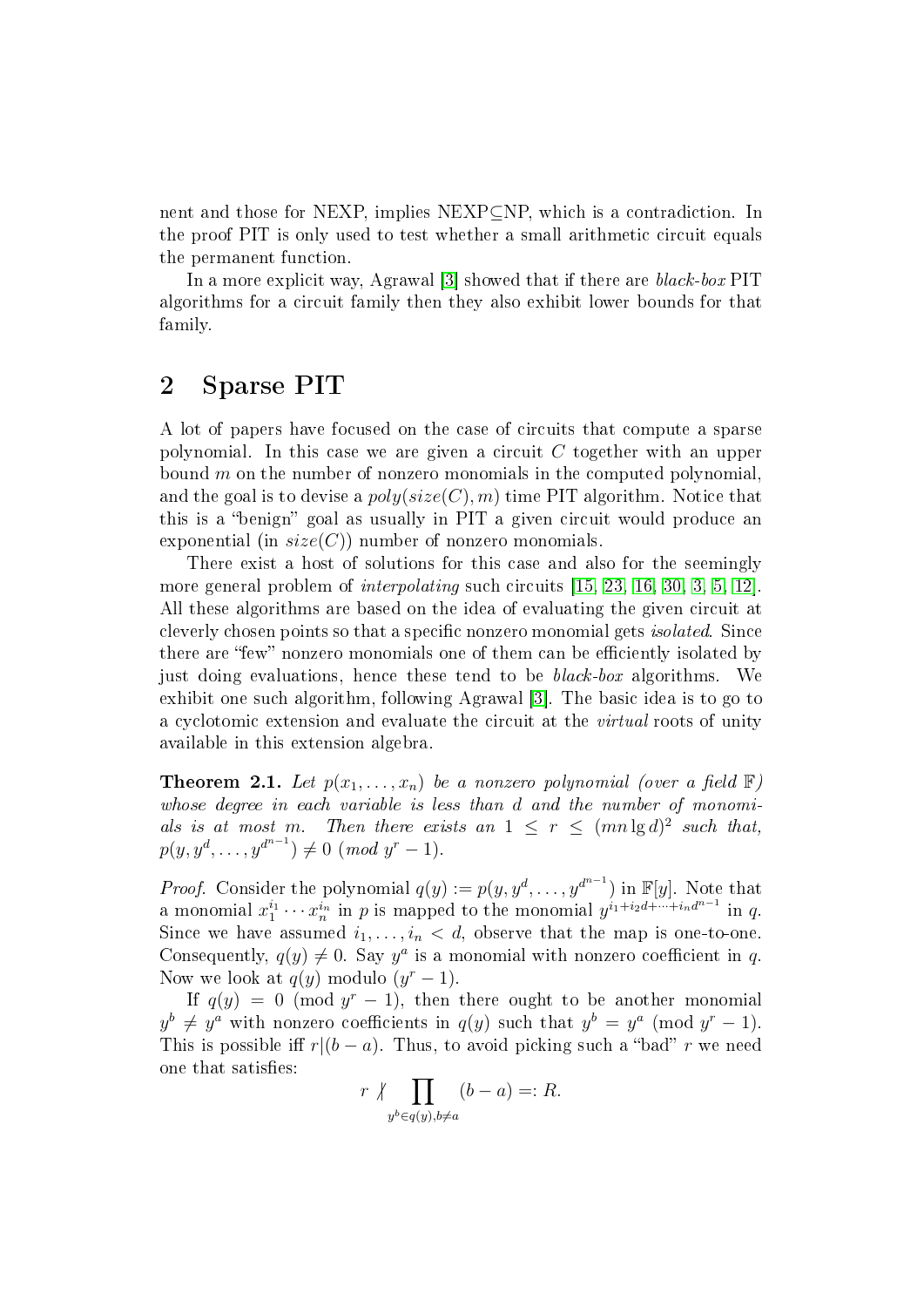Clearly, integer R can be at most  $(d^n)^m$  in value. Since R has at most  $\lg R$ prime factors and since we would encounter at least  $(\lg R + 1)$  primes in the range  $1 \, < \, r \, \leq \, (\lg R)^2 \, = \, (mn \lg d)^2$ , it is clear that we have the required (prime) r for which  $q(y) \neq 0 \pmod{y^r-1}$ .  $\Box$ 

Algorithm. The above property immediately gives a black-box PIT algorithm for sparse polynomials. Given an *m*-sparse circuit  $C(x_1, \ldots, x_n)$  over F, fix  $d := 2^{size(C)}$  and for every  $1 \leq r \leq (mn \lg d)^2$ : compute  $d, d^2, \ldots, d^{n-1}$ modulo  $r$  using repeated squaring and then evaluate  $C(y, y^d, \dots, y^{d^{n-1}})$  over the extension algebra  $\mathbb{F}[y]/(y^r-1)$ . Finally, we declare C to be an identity iff all these evaluations are zero. It is routine to verify that this is a correct algorithm with time complexity  $poly(size(C), m)$ .

Open. One might wonder what happens if we replace the parameter  $(mn \lg d)^2$  in the above analysis by a milder parameter like  $poly(size(C))$ ? If we could still prove the statement in Theorem [2.1](#page-7-0) then we would get a conceptually simple black-box algorithm for general PIT! Such a generalization of Theorem [2.1](#page-7-0) is currently an open question, even for the "smallest" case of depth-3 circuits. (Note that the theorem trivially applies to the case of depth-2 circuits.) It is conjectured by Agrawal [\[3\]](#page-26-4) that Theorem [2.1](#page-7-0) should be true if we replace  $(mn \lg d)^2$  by  $size(C)^{depth(C)}$ , thus, solving PIT at least for constant depth circuits.

#### 3 Low Degree PIT

The circuit model is a very *expressive* representation for polynomials, for example, in size  $s$  it is possible to achieve degree  $2<sup>s</sup>$  by repeated squaring (although the number of monomials produced remains singly-exponential in s and not doubly-exponential). What if we reduce the expressive nature of a circuit, say, by restricting the degree of the computed polynomial to be "only"  $poly(s)$ ? Intuitively, PIT for these circuits should be easier.

It was shown by Agrawal & Vinay [\[10\]](#page-26-5) that a low degree circuit  $C(x_1, \ldots, x_n)$ , i.e. of degree  $poly(n)$ , can be shrunk to a depth-4 circuit by a reasonable blowup in the size. We will now see the main idea of the proof. As we can always add some useless variables to  $C$ , we can assume wlog that  $C(x_1, \ldots, x_n)$  is computing a polynomial of degree  $d = O(n)$ . Furthermore, as any  $n$  variate,  $d$  degree polynomial can be trivially computed by a depth-2 circuit of size  $\sim \binom{n+d}{d}$  $\begin{pmatrix} +d \\ d \end{pmatrix} = 2^{d \lg \frac{n}{d}}$ , it is only reasonable to assume that C has size  $2^{o(d\lg\frac{n}{d})}$  (note the *small o* in the exponent). In that case the theorem of [\[10\]](#page-26-5) states: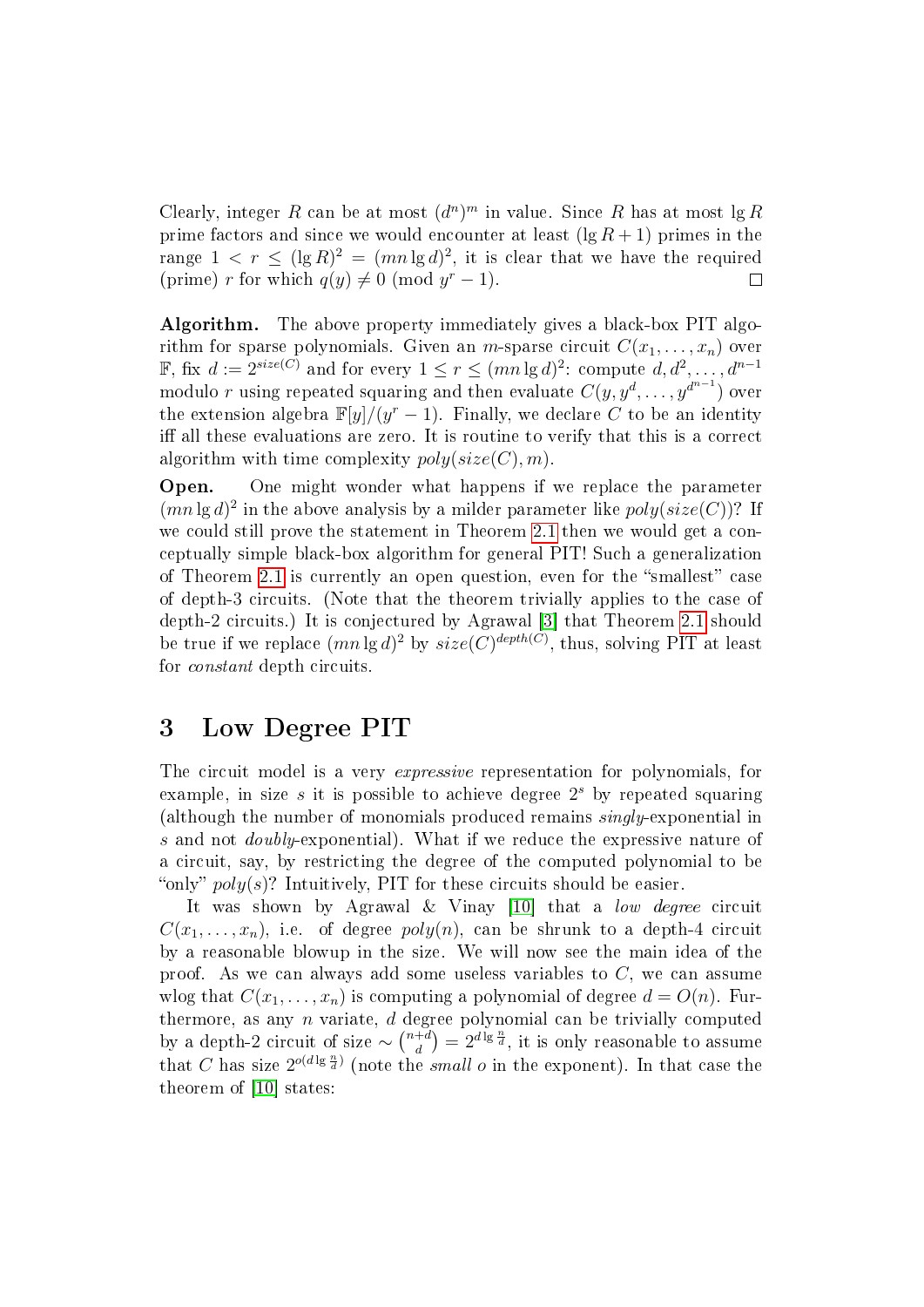**Theorem 3.1.** If a polynomial  $P(x_1, \ldots, x_n)$  of degree  $d = O(n)$  has a circuit C of size  $2^{o(d\lg{\frac{n}{d}})}$  then there is a depth-4 circuit C' of size  $2^{o(d\lg{\frac{n}{d}})}$ . Moreover, it can be explicitly constructed in  $2^{o(d \lg \frac{n}{d})}$  time, given C in the input.

Proof Sketch: The depth reduction is done in two stages. The first stage reduces the depth to  $O(\lg d)$  by an efficient construction of Allender, Jiao. Mahajan and Vinay [\[6\]](#page-26-9). The second stage is more expensive but it reduces the depth to 4.

The main idea in the first stage is to look at certain *intermediate* polynomials  $[q, h]$  computed inside the circuit C: for any gate q in C and any gate h in the subtree rooted at g,  $[g, h]$  is defined to be the polynomial computed at the node q if the subtree at h is replaced by a leaf labelled 1. This immediately gives us the simple relation:  $C(x_1, \ldots, x_n) = \sum_i [root(C), x_i] x_i$ . Next the polynomial  $[g, h]$  is recursively expanded wrt the multiplication gates p in the subtree (rooted at g) for which the degree  $\geq \frac{1}{2}$  $\frac{1}{2}deg(gh) >$  degree of the children of p. This expansion is then used to construct a circuit  $C''$  whose gates correspond to [g, h], for "all" gates g, h in C. A clever argument in [\[6\]](#page-26-9) shows that every multiplication gate in  $C''$  has at least a doubling effect on the degree of its children, hence, the depth of  $C''$  can be at most  $O(\lg d)$ . Also,  $size(C'')$  remains at most a polynomial in  $size(C)$ .

Let s be the size of  $C''$  and define a parameter  $\ell$  sufficiently smaller than  $\frac{d \lg \frac{n}{d}}{\lg s}$ . The second stage has an even simpler idea: cut C'' into two parts, the top has exactly  $t := \lg \ell$  layers of multiplication gates and the rest of the layers form the *bottom*. Let  $g_1, \ldots, g_k$  (where  $k \leq s$ ) be the output gates of the bottom part. Thus, we can think of the top part as computing a polynomial  $P_{top}$  in new variables  $y_1, \ldots, y_k$  and each of the  $g_i$  computing a polynomial  $P_i$  in the input variables  $x_1, \ldots, x_n$ . The polynomial computed by the circuit  $C''$  then equals:  $P_{top}(P_1(x_1,\ldots,x_n),\ldots,P_k(x_1,\ldots,x_n))$ . Since the top half consists of t levels of multiplication gates  $deg(P_{top})$  is bounded by  $2<sup>t</sup>$ . And since the degree drops by a factor of two across multiplication gates, we also have  $deg(P_i) \leq \frac{d}{2^n}$  $\frac{d}{2^t}$ . Expressing  $P_{top}$  and  $P_i$ 's as a sum of product, we have a depth-4 circuit  $\bar{C'}$  computing the same polynomial as  $C''$ . The size of this circuit  $C'$  is:

$$
\sim \binom{k+2^t}{k} + k \cdot \binom{n+\frac{d}{2^t}}{n}
$$

An easy calculation shows that the dominating terms above are:  $s^{\ell} + (n\ell)^{\frac{d}{\ell}}$ . Both of which, by the choice of  $\ell$ , are smaller than  $2^{o(d \lg \frac{n}{d})}$ . This completes the proof.  $\Box$ 

This theorem already suggests that a PIT algorithm for depth-4 circuits would imply a nontrivial one for low degree circuits. [\[10\]](#page-26-5) goes a step further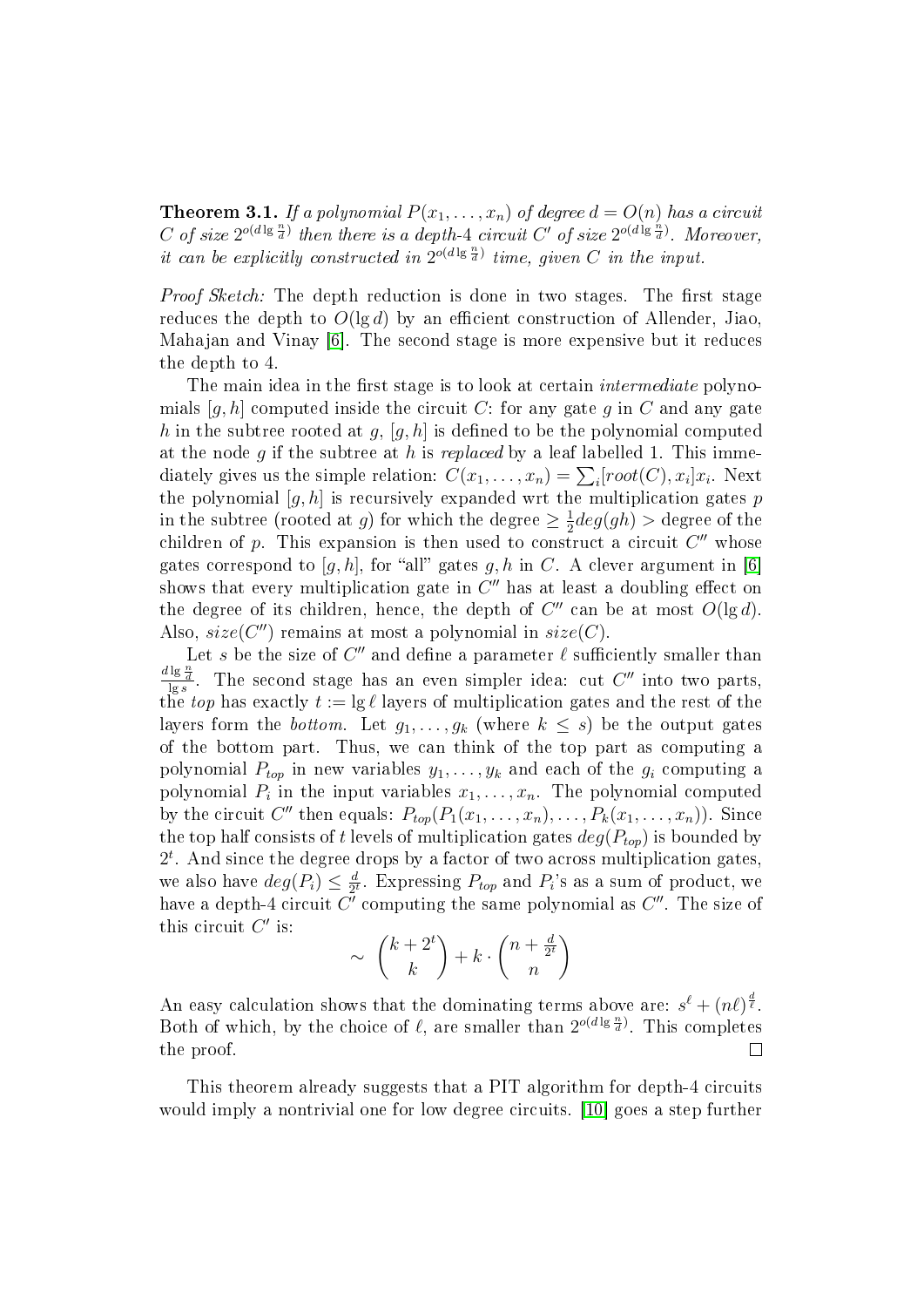and shows that a black-box polynomial time algorithm for depth-4 PIT gives an  $n^{\lg n}$  time algorithm for low degree PIT!

Open. The above proof has an interesting byproduct: if we could prove an exponential lower bound for a low degree polynomial for depth-4 circuits then it implies an exponential lower bound for general circuits! For example, we know that permanent (on  $n \times n$  matrices) has a depth-4 circuit of size  $2^{O(n)}$ . But whether it has depth-4 circuits of size  $2^{o(n)}$  is not known. Such a lower bound would now imply that permanent does not have (general) arithmetic circuits of size  $2^{o(\sqrt{n})}$ .

## 4 Depth-3 PIT (Non Black-Box)

The case of depth-2 being too easy (it has a black-box polynomial time PIT algorithm) and that of depth-4 being too general (its PIT algorithm will also give a nontrivial one for low degree circuits), leaves us with the intermediate case of depth-3 PIT. There are a host of results for it but the case is still not completely solved. Here we will sketch the idea of the best known PIT algorithm [\[31\]](#page-28-7). It is a non black-box algorithm as it needs to look at the input circuit to use the linear polynomials that occur in it.

Let the input circuit C be computing over a field  $\mathbb{F}$ . As discussed before we can assume wlog that C looks like:  $C(x_1, \ldots, x_n) = T_1 + \cdots + T_k$ , where  $T_i$  is a product of linear polynomials  $L_{i,1}, \ldots, L_{i,d}$ , i.e. each  $L_{i,j} = (a_{i,j,0} +$  $a_{i,j,1}x_1 + \cdots + a_{i,j,n}x_n$  for some constant a's from F. Note that the case of  $k = 2$  is trivial as checking  $T_1 + T_2 = 0$  entails comparing the linear factors of  $T_1$  and  $T_2$ , which we know explicitly. Thus,  $k = 3$  is the first bonafide case and indeed therein lies the main idea of [\[31\]](#page-28-7). So we sketch the algorithm only for the case  $C = T_1 + T_2 + T_3$ .

**Chinese Remaindering.** The starting idea is to study  $C$  modulo linear polynomials. So pick  $(d+1)$  coprime linear polynomials  $p_1, \ldots, p_{d+1}$  from the set  $\{L_{i,j} | i \in [3], j \in [d]\}.$  Note that by elementary algebra,  $C = 0$  iff for all  $i \in [d+1], C = 0 \pmod{p_i}$ . The latter conditions are easy to check because C modulo  $p_i$  is just a sum of two multiplication gates, say  $C = T_1 + T_2$ (mod  $p_i$ ). Now we can further simplify the situation by mapping  $p_i \mapsto x_1$  by applying a suitable invertible linear transformation  $\tau$  on  $x_1, \ldots, x_n$  (i.e. it replaces  $x_i$  by a linear combination of the x's). It is easy to see that  $C = 0$ (mod  $p_i$ ) iff  $C(\tau(x_1), \ldots, \tau(x_n)) = 0$  (mod  $x_1$ ). The latter can be tested by simply comparing the linear factors of  $\tau(T_1)$  and  $\tau(T_2)$  after fixing  $x_1 = 0$  in them.

Thus, zero testing of C just boils down to picking the right set of linear polynomials amongst the ones that appear in the definition of  $C$ . But the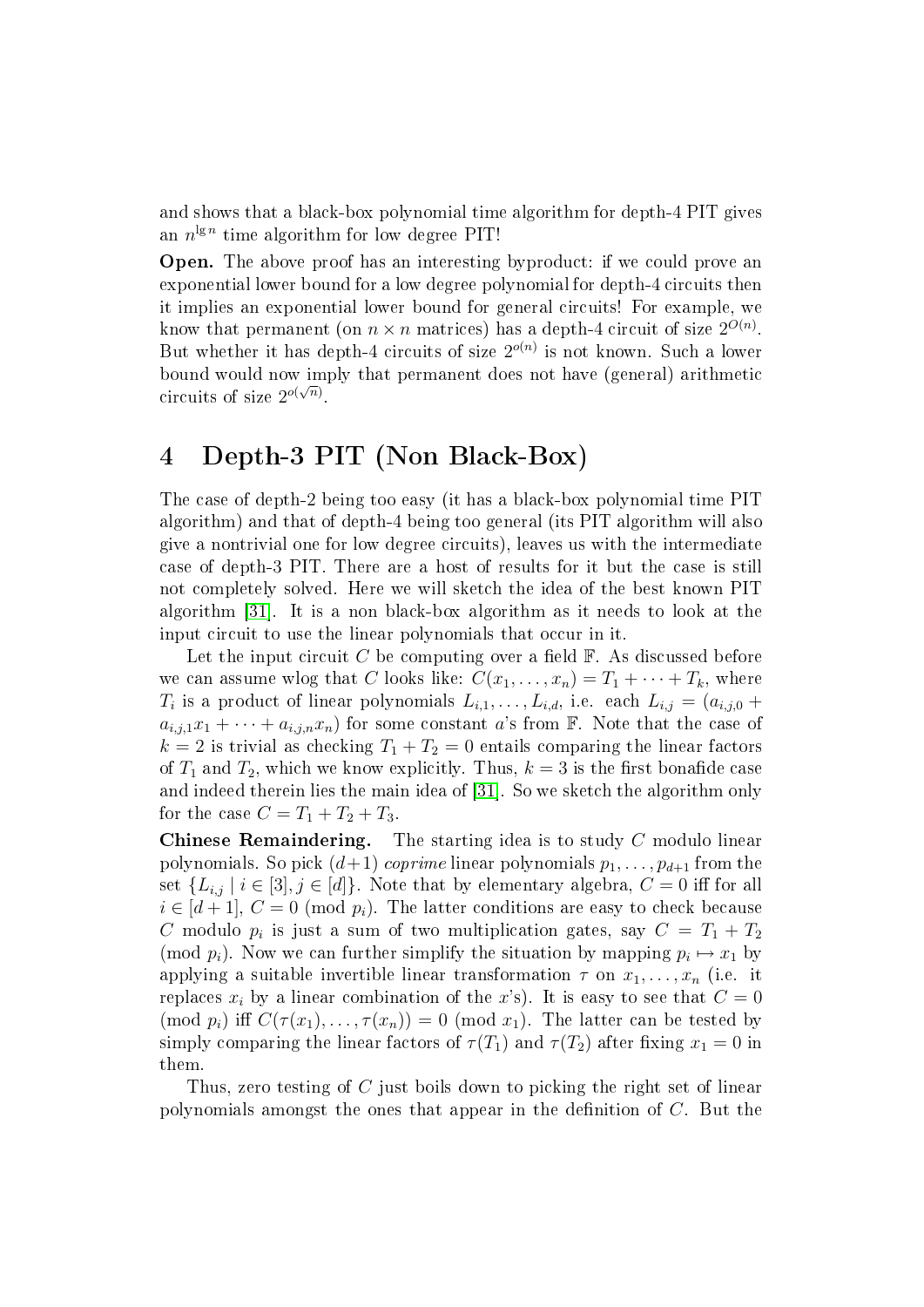above idea fails if the set  $\{L_{i,j} | i \in [3], j \in [d]\}$  does not have  $(d+1)$  coprime linear polynomials. This could easily happen, for example when  $C = x_1^9 +$  $x_2^5x_3^4 - (x_1 + x_2 + x_3)^9$  we have only 4 coprime linear polynomials while we need 10. In that case we require more algebra:

Chinese Remaindering over Ideals. The idea that finally works is to study  $C$  modulo "nice looking" *ideals*. Formally, pick coprime linear polynomials  $p_1, \ldots, p_\ell$  from the set  $\{L_{i,j} \mid i \in [3], j \in [d]\}$  such that there exist exponents  $e_1, \ldots, e_\ell$  satisfying:

- 1) every  $p_i^{e_i}$  divides some  $T_j$ .
- 2)  $e_1 + \cdots + e_{\ell} > d$ .

A simple calculation shows that such *powers of linear polynomials*  $p_1^{e_1}, \ldots, p_\ell^{e_\ell}$ always exist (unless the multiplication terms in  $C$  are not distinct). Also  $C = 0$  iff for all  $i \in [\ell], C = 0 \pmod{p_i^{e_i}}$ . But how do we check the latter condition? We can again first simplify it to  $p_i \mapsto x_1$  by applying an invertible linear map  $\tau$  on  $x_1, \ldots, x_n$ . Then  $C = 0 \pmod{p_i^{e_i}}$  iff  $C(\tau(x_1), \ldots, \tau(x_n))$ vanishes over the algebra  $\mathbb{F}[x_1]/(x_1^{e_i})$ . Since  $\tau(C)$  (mod  $x_1^{e_i}$ ) is a sum of two multiplication gates, say  $\tau(T_1) + \tau(T_2)$ , testing  $\tau(T_1) + \tau(T_2) = 0$  modulo the ideal  $(x_1^{e_i})$  boils down to a more sophisticated comparison of the linear factors of  $\tau(T_1)$  and  $\tau(T_2)$ .

**Algorithm & Complexity.** The final PIT algorithm for a  $\sum \sum (n, k, d)$ circuit  $C = T_1 + \cdots + T_k$  thus identifies a set  $\mathcal I$  of nice looking ideals, namely,

 $\mathcal{I} := \{ (f_1, \ldots, f_\ell) \mid \ell \in [k-1], \forall i \in [\ell], f_i \text{ is a maximal factor of some } T_j \text{ s.t. }$  $f_i$  is not a zero-divisor modulo  $(0, f_1, \ldots, f_{i-1})$  and

 $f_i$  is power of a linear polynomial modulo the radical of  $(0, f_1, \ldots, f_{i-1})\}$ .

Actually, the ideals useful for the algorithm of [\[31\]](#page-28-7) are a subset of  $\mathcal I$  but this set captures the most important properties of the ideals. The PIT algorithm just checks  $C = 0 \pmod{I}$ , for every  $I \in \mathcal{I}$ , and that implies the zeroness of C. The test  $C = 0 \pmod{I}$  is easy to do because  $C(\text{mod } I)$  is basically just one multiplication gate. Moreover, since  $|\mathcal{I}| < d^k$  and the dimension of the factor-algebra of any ideal in  $\mathcal I$  is also at most  $d^k$ , the algorithm has time complexity  $poly(n, d^k)$ .

### 5 Depth-3 PIT (Black-Box)

The depth-3 PIT algorithm seen above is inherently non black-box as it uses the linear polynomials that define the input circuit. It is more desirable to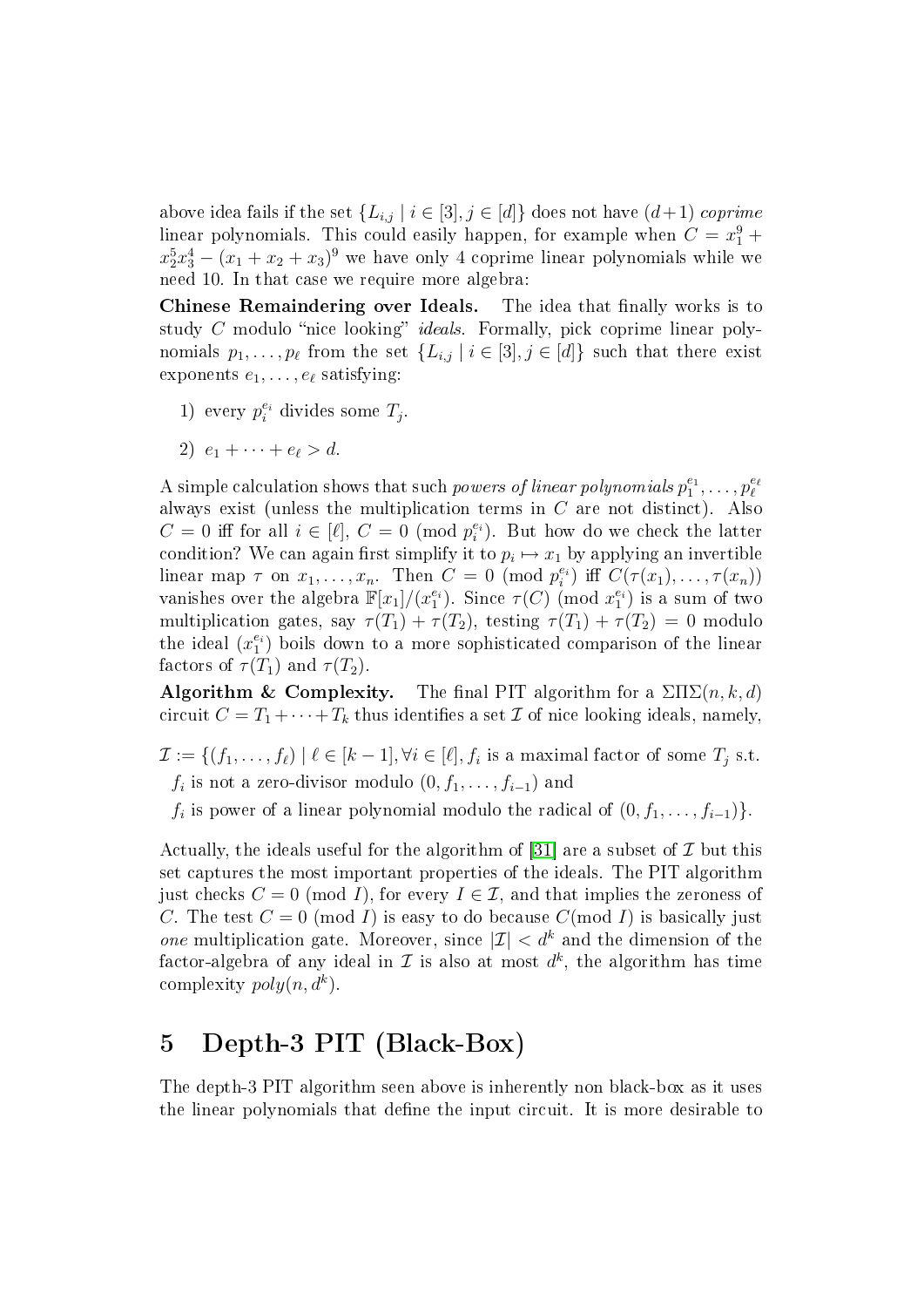have a black-box PIT algorithm as it will imply circuit lower bounds (see [\[3,](#page-26-4) [10\]](#page-26-5)) and it tends to be useful in learning algorithms [\[23,](#page-27-2) [33\]](#page-28-6). Note that the randomized PIT algorithm based on Schwartz-Zippel lemma is black-box, hence, by the conditional derandomizations of BPP [\[27\]](#page-27-1) such a deterministic polynomial-time black-box PIT algorithm is conjectured to exist.

The black-box version of depth-3 PIT is the one in which we are given a black-box  $C(x_1, \ldots, x_n)$  with the promise that C computes a depth-3 circuit over a known field  $\mathbb F$  and has a known size bound  $size(C)$ . This question has received a fair amount of attention [\[32,](#page-28-8) [43,](#page-28-11) [34,](#page-28-10) [46\]](#page-29-3) but is not yet completely solved. The known black-box methods are successful, to a varying degree, only in the case of  $\Sigma\Pi\Sigma(n, k, d)$  circuits when the top fanin k is "small". We discuss in this survey techniques that are based on the notion of rank of a depth-3 circuit, i.e. the dimension of the vector space spanned by the linear polynomials that appear in its multiplication terms. For a  $\Sigma\Pi\Sigma(n,k,d)$ identity a trivial bound on the rank is  $kd$ . It is not immediately clear whether the rank of an identity should be signicantly smaller than kd, but it is and this property helps in developing the black-box PIT algorithms. To show the rank bounds we need to put certain "mild" conditions on the circuits:

**Definition 5.1.** (Minimal and Simple circuits) A  $\sum \sum (n, k, d)$  circuit  $C =$  $T_1 + \cdots + T_k$  is said to be *minimal* if no proper subset of  $\{T_i\}_{1 \leq i \leq k}$  sums to zero.

The circuit is said to be *simple* if there is no non-trivial common factor dividing all the  $T_i$ 's.

It was first shown by Dvir & Shpilka  $[19]$  that a minimal, simple  $\sum \Pi \sum(n, k, d)$  identity has rank at most  $\log^k d$ . If k is small then this is a much better bound than the trivial bound of  $kd$ . For larger  $k$ 's this bound is an overkill, and was improved to a more optimal-looking  $k^3 \log d$  by Saxena  $&$  Seshadhri [\[43\]](#page-28-11). We will sketch the idea of the latter rank bound but first we discuss how a rank bound implies a *black-box* PIT algorithm.

#### 5.1 Rank Bounds entail Black-box PIT

Karnin & Shpilka [\[32\]](#page-28-8) showed that if we have a rank bound of  $R(k, d)$  for minimal, simple  $\Sigma\Pi\Sigma(n, k, d)$  identities then black-box PIT can be done in  $poly(n, d^{R(k,d)})$  many field operations. Their idea was to come up with a small set of linear transformations such that: (1) for each non-zero  $\Sigma\Pi\Sigma(n,k,d)$ circuit, at least one of the linear transformations continues to keep it nonzero, and (2) these linear transformations map the *n* variables to  $R(k, d)$ variables. It is easy to see that once we have such a linear transformation  $\tau$ , we can *compose* it with the given black-box for C to get a new black-box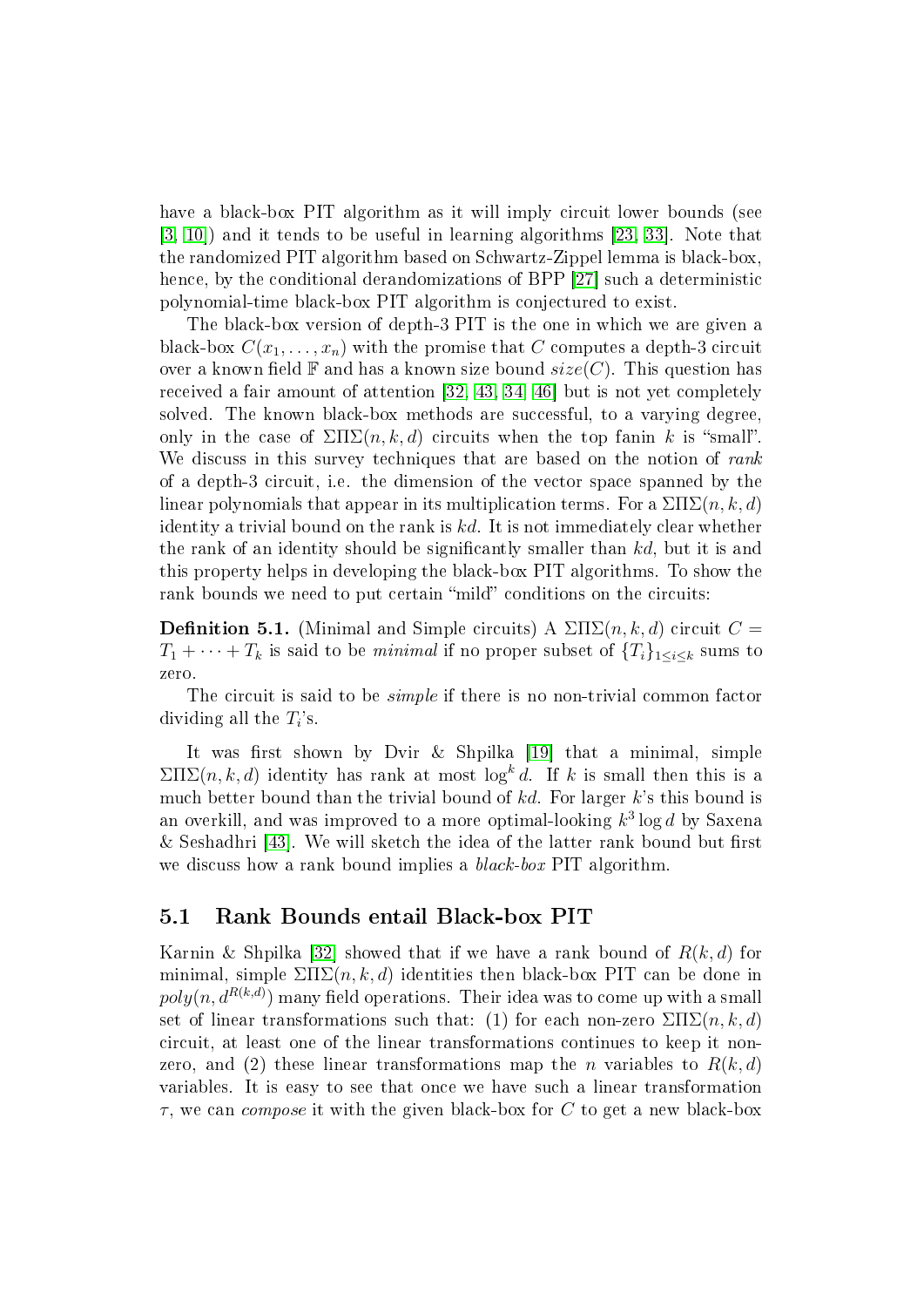computing  $C'(x_1, \ldots, x_m) := C(\tau(x_1), \ldots, \tau(x_n))$ . Since  $C'$  now has "fewer" variables  $(m = R(k, d))$  and is still of degree at most d, we could just apply a brute-force version of Schwartz-Zippel to test it for zeroness. This entails evaluating  $C'$  on  $(d+1)^m$  points in  $\mathbb{F}^m$  (an extension of it, if required), hence it gives an overall complexity of  $poly(n, d^{R(k,d)})$ .

These linear transformations  $\tau$  are inspired from the Fourier transform matrix and they preserve the rank of arbitrary subspaces. The following lemma by Gabizon & Raz [\[24\]](#page-27-8) (which they used to construct extractors for affine sources) tells us how to identify such transformations.

<span id="page-13-0"></span>**Lemma 5.2.** Let  $W_1, \ldots, W_s \subseteq \mathbb{F}^n$  be fixed subspaces, each of dimension at most t. Consider the linear transformation (for some  $\alpha \in \mathbb{F}$ ),

$$
\phi_{\alpha,t,n}(x_1,\ldots,x_n) := ((\alpha^{i(j-1)}))_{1 \leq i \leq t, 1 \leq j \leq n} \cdot [x_1 \cdots x_n]^T.
$$

Then there are at most snt<sup>2</sup> elements  $\alpha \in \mathbb{F}$  for which the dimension of some  $W_i$  drops, i.e.  $dim(\phi_{\alpha,t,n}(W_i)) < dim(W_i)$ .

*Proof.* The proof idea is to capture all the "bad"  $\alpha$ 's in a univariate equation, then its degree upper bounds their number.

Whenever the dimension of the image of  $W_i$  under  $\phi_{\alpha,t,n}$  drops, it means that the top-left  $dim(W_i) \times dim(W_i)$  submatrix of (the matrix defining)  $\phi_{\alpha,t,n}$ is singular. Thus, its determinant gives us a univariate equation in  $\alpha$  of degree at most  $nt^2$ . Doing this for all  $W_i$ 's gives us the promised bound of  $snt^2$ .  $\Box$ 

Now, following [\[32\]](#page-28-8), we give the construction of the subspaces  $W_i$ 's for the case of  $\Sigma\Pi\Sigma(n,k,d)$  circuits assuming a rank bound of  $R(k,d)$  for the minimal simple identities.

**Theorem 5.3.** Let C be a  $\Sigma\Pi\Sigma(n, k, d)$  circuit and  $S \subseteq \mathbb{F}$  be of size at least  $n2^kd^2R(k,d)^2$ . If C is a nonzero circuit then there is an  $\alpha \in S$  such that  $\phi_{\alpha,n,R(k,d)}(C)$  is also nonzero.

*Proof.* Let  $C = T_1 + \cdots + T_k$  be nonzero. We define its gcd part, gcd(C) :=  $gcd(T_1, \ldots, T_k)$  and its simple part,  $sim(C) := \frac{C}{gcd(C)}$ .

We now define some subspaces spanned by the linear polynomials appearing in  $C$ . These subspaces shall have the property that any linear transformation which preserves their dimensions, leaves C nonzero. The subspaces are:

1. For every pair of linear forms  $\ell, \ell'$  that appear in the circuit define  $W_{\ell,\ell'} := sp(\ell,\ell')$ , where  $sp(\cdot)$  refers to the linear span, over  $\mathbb{F}$ , of the set.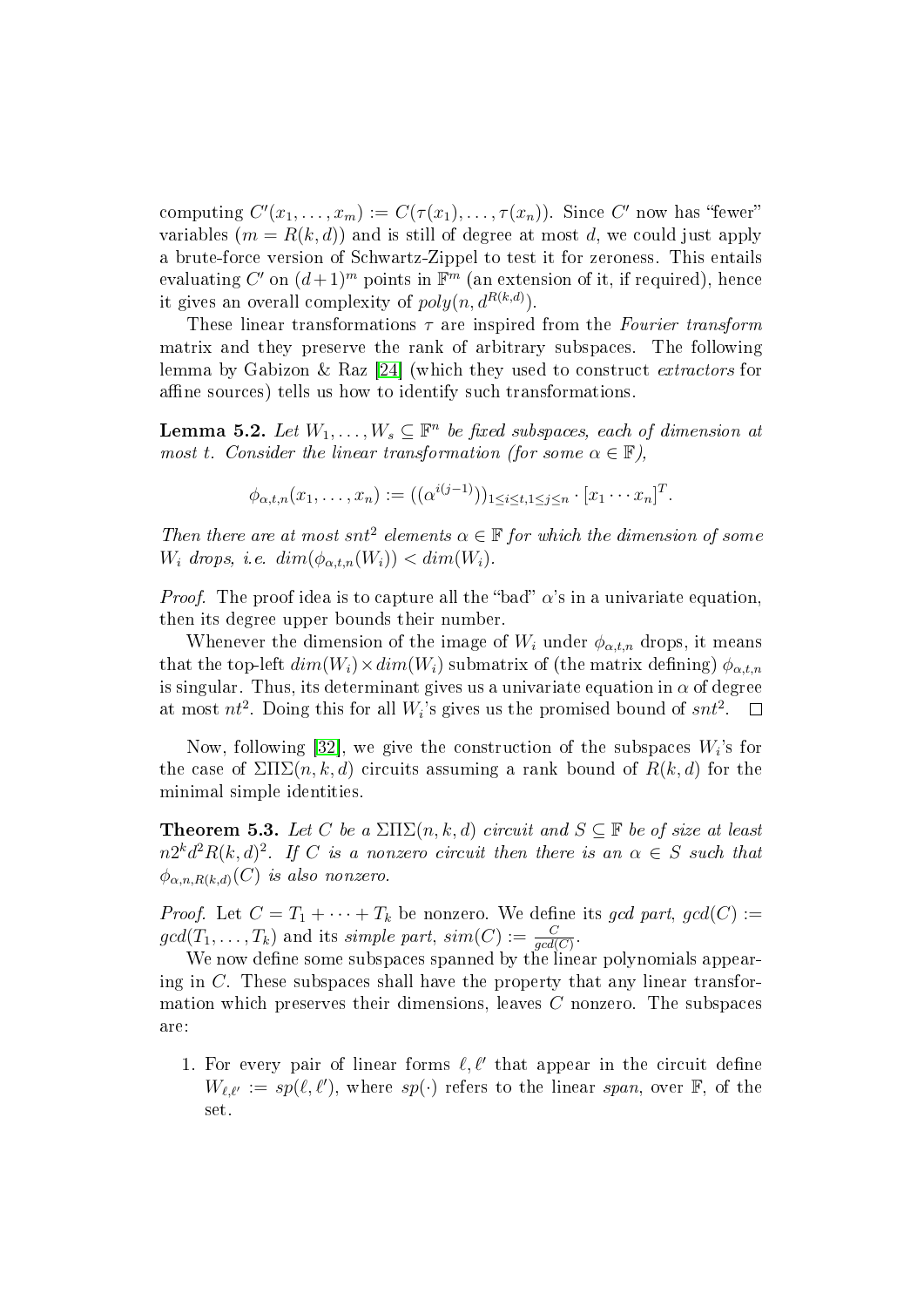2. For every nonempty subset  $A \subseteq [k]$ , define  $C_A := \sum_{i \in A} T_i$  and let  $r_A := min\{R(k, d), rank(sim(C_A))\}$ . Let  $W_A$  be the subspace spanned by  $r_A$  independent linear polynomials that appear in  $sim(C_A)$ .

Notice that the number of such subspaces is strictly less than  $s := (k^2d^2 + 2^k)$ . The claim is that for any linear transformation  $\tau = \phi_{\alpha,n,R(k,d)}$  that preserves (the rank of) all these subspaces, also satisfies  $\tau(C) \neq 0$ . We will prove this by contradiction.

The first observation is that such a  $\tau$  cannot map two linear functions, that appear in the circuit, to the same linear function since it preserves  $W_{\ell,\ell'}$ 's. Hence the simple part does not reduce further under  $\tau$ , i.e. we have  $sim(\tau(C_A)) = \tau(sim(C_A))$ . So we can assume wlog that C (and hence  $\tau(C)$ ) as well) is simple.

If  $\tau(C) = 0$  then the rank bound entails that either  $\tau(C)$  is not minimal or the rank $(\tau(C))$  <  $R(k, d)$ . If the latter is the case then rank $(C)$  <  $R(k, d)$ . but then  $\tau$  will preserve  $W_{[k]}$ , which means that the circuit  $C$  is itself zero. This contradicts the hypothesis.

The other case then is:  $\tau(C)$  is zero but not minimal. Let A be a minimal subset such that  $\tau(C_A) = 0$  with  $C_A \neq 0$ . Hence  $\tau(\text{sim}(C_A))$  is a simple, minimal and zero circuit, therefore it is of rank less than  $R(k, d)$ . But then  $\tau$ will preserve the rank of  $W_A$ , which together with  $sim(C_A) \neq 0$  means that  $\tau(\text{sim}(C_A)) \neq 0$ . This is again a contradiction.

It is now a consequence of Lemma [5.2](#page-13-0) that we will find such a  $\tau$  if we try out  $nsR(k, d)<sup>2</sup>$  many  $\alpha$ 's. This finishes the proof.  $\Box$ 

Algorithm  $\&$  Complexity. The final black-box PIT algorithm is: given an access to a  $\Sigma\Pi\Sigma(n,k,d)$  circuit C, try out  $n2^kd^2R(k,d)^2$  many  $\alpha$ 's from the field (or its extension) and consider  $C'(x_1, \ldots, x_{R(k,d)}) := \phi_{\alpha,n,R(k,d)}(C)$ . Evaluate each such C' on  $(d+1)^{R(k,d)}$  points on  $\mathbb{F}^{R(k,d)}$ , and announce C to be zero iff all these evaluations are zero. It is now evident that this is a valid algorithm and it requires "only"  $poly(n, 2^k, d^{R(k,d)})$  many  $\mathbb F$  operations.

#### 5.2 An almost Optimal Rank Bound

The best known rank bound for minimal, simple  $\Sigma\Pi\Sigma(n,k,d)$  identities is  $k^3 \log d$  [\[43\]](#page-28-11). It is also close to optimal as there are identities of rank  $\Omega(k \log d)$ [\[31,](#page-28-7) [43\]](#page-28-11). This rank bound holds for *any* field. For special fields there is scope for improvement, for example Kayal & Saraf [\[34\]](#page-28-10) showed a rank bound of  $k^k$  over reals using real geometry. Note that it is independent of d. Both kinds of rank bounds have quite involved proofs and tend to have a strong combinatorial flavor. We will only exhibit the basic ideas of the two rank bounds by working with the "toy" example of top fanin 3. Fortunately, these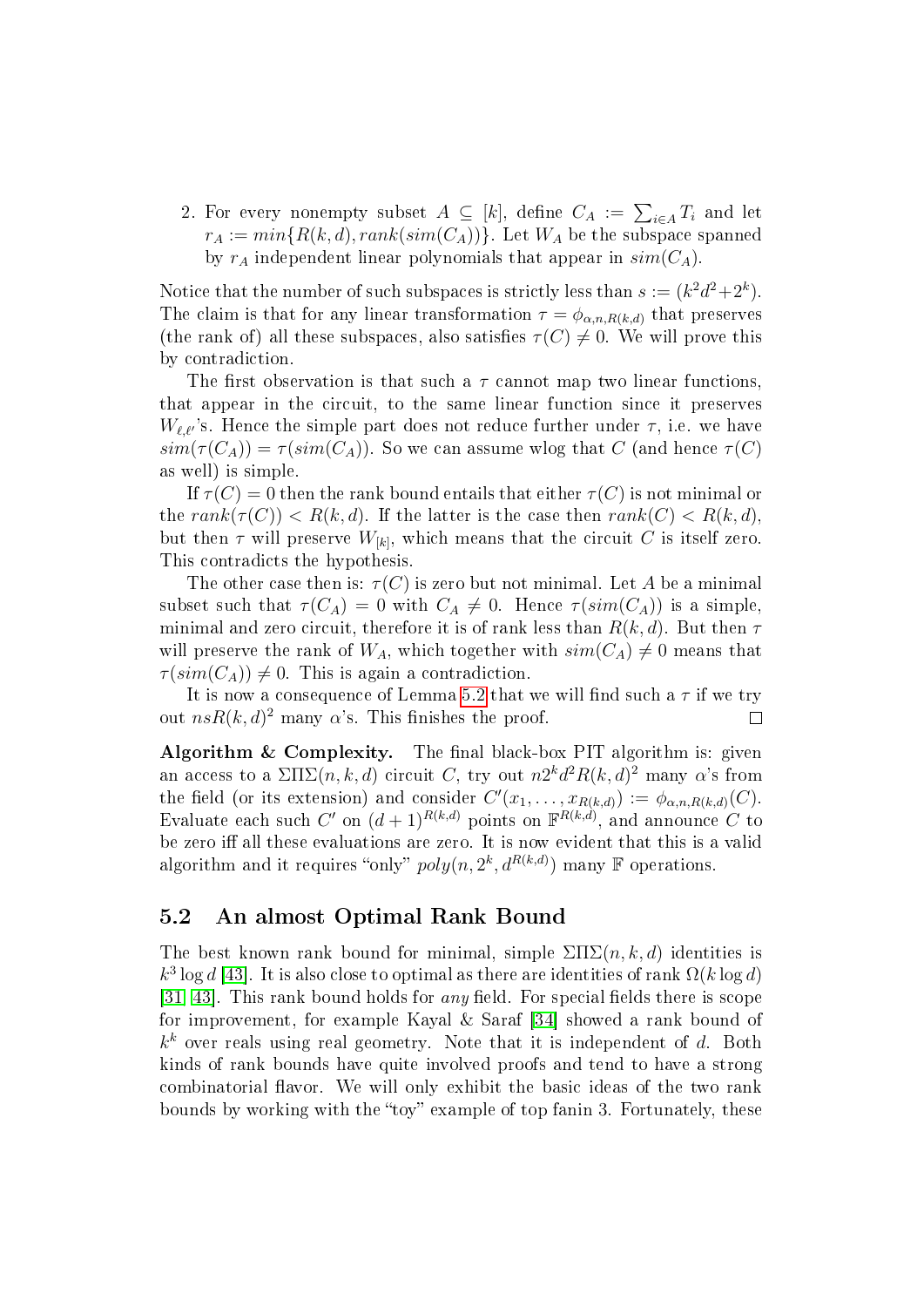basic ideas extend to the higher fanins by developing the higher-dimensional generalizations.

The  $k^3 \log d$  rank bound of Saxena & Seshadhri [\[43\]](#page-28-11) hinges on a combinatorial doubling argument. It is best visible in the top fanin 3 case and proves a sharp upper bound of  $(\lg d + 2)$ , we prove it next.

Suppose  $C = T_1 + T_2 + T_3 = 0$  is a minimal, simple  $\sum \Gamma(\overline{n},3,d)$  identity over some field  $\mathbb F$ . We will look at C modulo various linear forms that occur in the multiplication gate  $T_1$ . This reflects a dependency between the forms occurring in  $T_2$  and  $T_3$ . For instance, pick a (nonzero) linear form q from  $T_1$  and consider  $C(\text{mod } q)$  which gives  $T_2 + T_3 = 0 \pmod{q}$ . By unique factorization of polynomials modulo q this gives us a bijection  $\pi$  between the forms of  $T_2$  with those in  $T_3$ , which we call a q-matching between  $T_2, T_3$ .

**Definition 5.4.** (Matchings) Let  $U, V$  be two lists of linear forms and I be a form. An I-matching  $\pi$  between U, V is a bijection  $\pi$  between lists U, V such that: for all  $\ell \in U$ ,  $\pi(\ell) = c\ell + v$  for some  $c \in \mathbb{F}^*$  and  $v \in sp(I)$ .

Now as we pick different q's we get different matchings between  $T_2, T_3$ . The interesting property is that there cannot be too many such matchings if we only pick linearly independent  $q$ 's. This we prove in the following lemma and it immediately gives a sharp rank bound for C.

<span id="page-15-1"></span>**Lemma 5.5.** Let U, V be two lists of linear forms each of size  $d > 0$  and  $I_1, \ldots, I_r$  be linearly independent linear forms such that for all  $i \in [r]$ , there is an  $I_i$ -matching  $\pi_i$  between U, V. If  $r > (\lg d + 2)$  then U, V are similar lists (upto constant factors).

*Proof.* For contradiction assume that  $r > (\lg d + 2)$  but U, V are not similar lists. In that case we can assume wlog that  $U$  and  $V$  are *coprime* lists, i.e. there is no linear form that occurs (upto constant factors) in both the lists.

The proof is in the form of a combinatorial process that happens on a bipartite graph. The graph  $G = (U, V, E)$  has vertices labelled with the respective forms. The various  $\pi_i$ 's can be seen as bipartite matchings of G. For each  $\pi_i$  and each  $\ell \in U$ , we add an (undirected) edge tagged with  $I_i$ between the vertices  $\ell$  and  $\pi_i(\ell)$ . There may be many tagged edges between a pair of vertices<sup>[1](#page-15-0)</sup>. We call  $\pi_i(\ell)$  the  $I_i$ -neighbor of  $\ell$  (and vice versa). Abusing notation, we use *vertex* to refer to a form in  $U\cup V$ . We denote  $\bigcup_{j\leq i}I_j$  by  $J_i$ .

We will show that there cannot be more than  $(\lg d + 2)$  such perfect matchings in G. The proof is done by following an iterative process that has r phases, one for each  $I_i$ . We maintain a partial basis for the forms in  $U \cup V$ 

<span id="page-15-0"></span><sup>&</sup>lt;sup>1</sup>It can be shown, using the independence of  $I_i$ 's, that an edge can have at most two distinct tags.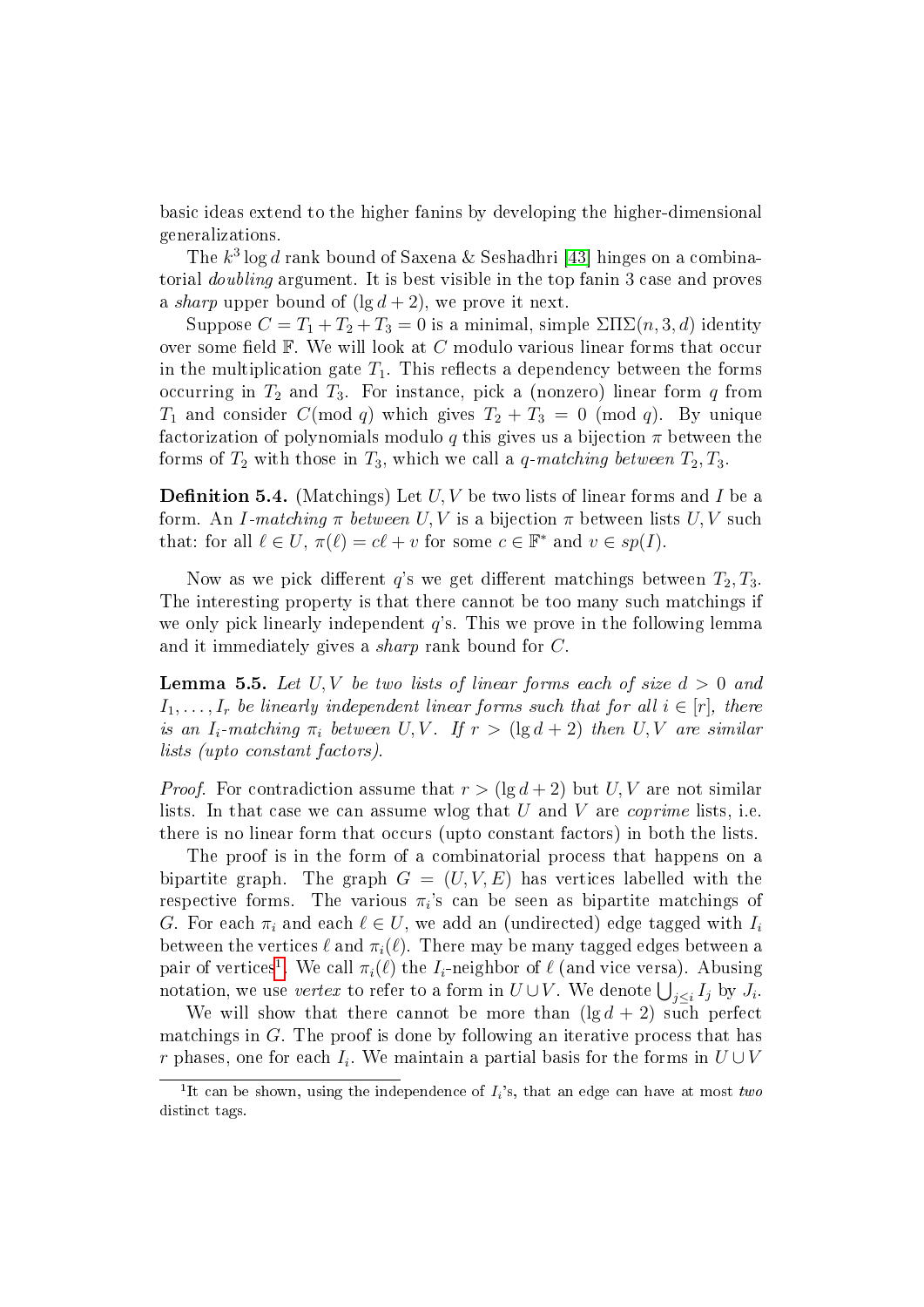which will be updated iteratively. This basis is denoted by the set  $B$ . The goal is to completely *span* the forms  $U \cup V$  using the forms  $I_i$ 's.

We start with an empty B and initialize by adding some  $\ell \in U$  to B. In the *i*th round, we will add the form  $I_i$  to B. All forms of  $U \cup V$  in  $sp({\lbrace \ell \rbrace} \cup J_i)$ are now spanned. We then proceed to the next round. To introduce some colorful terminology: A green vertex is one that is in the set  $sp(B)$  (i.e. a form in  $(U \cup V) \cap sp(B)$ . Let vertex v be green, so  $v \in sp(B)$ . The  $I_1$ neighbor of v is a linear combination of v and  $I_1$ . Therefore, the neighbor is also in  $sp(B)$  and is colored green. This shows that the number of green vertices in U is equal to the number of those in  $V$ , at the end of each round.

Let  $i_0 \in [r]$  be the least index such that  $\{\ell\}, I_1, \ldots, I_{i_0}$  are linearly dependent, if it does not exist then set  $i_0 := r + 1$ . Now we have the following easy claim.

<span id="page-16-0"></span>**Claim 5.6.** The forms  $\{\ell\}, I_1, \ldots, I_{i_0-1}$  are independent and the subspaces:  $sp({\{\ell\} \cup J_{i_0}),sp(I_{i_0+1}), \ldots, sp(I_r)}$  are independent.

*Proof of Claim [5.6.](#page-16-0)* The forms  $\{\ell\}, I_1, \ldots, I_{i_0-1}$  are independent by the minimality of  $i_0$ .

As  $I_1, \ldots, I_{i_0}$  are independent but  $\{\ell\}, I_1, \ldots, I_{i_0}$  are not, we deduce that  $\ell \in sp(J_{i_0})$ . Thus, the subspace  $sp({\{\ell\} \cup J_{i_0}) = sp(J_{i_0})}$  is independent to the forms  $I_{i_0+1}, \ldots, I_r$  by the independence of  $I_1, \ldots, I_r$ .

We shall now show that for  $i \notin \{1, i_0\}$ , the number of green vertices doubles in the *i*th round. Let  $\ell'$  be a green vertex, say in U, at the end of the  $(i-1)$ th round (at that point  $B = \{\ell\} \cup J_{i-1}$ ). Consider the  $I_i$ -neighbor of  $\ell'$ . This is in V and is equal to  $(c\ell' + v)$  where  $c \in \mathbb{F}^*$  and v is a nonzero element in  $sp(I_i)$  (since U, V are coprime). If this neighbor is green, then v would be a linear combination of two green forms, implying  $v \in sp(B)$ . But  $I_i$  is independent to B, implying  $v \in sp(B) \cap sp(I_i) = \{0\}$  which is a contradiction. Therefore, the  $I_i$ -neighbor of any green vertex is not green. On adding  $I_i$  to B, the number of green vertices doubles (for at least  $(r-2)$ ) rounds).

We started off with one green vertex  $\ell$ , and lists U, V each of size d. Thus, this doubling can happen at most lgd times, implying that  $(r-2) \leq \lg d$ . This is a contradiction, implying that  $U, V$  are indeed similar lists.  $\Box$ 

The above lemma immediately implies a rank bound for our identity C. As  $T_2, T_3$  are coprime multiplication terms (by simplicity of C) the number of linearly independent forms q in  $T_1$  can be at most (lg  $d + 2$ ). Repeating this argument wrt  $T_2$  and  $T_3$  proves that  $rank(C) = O(\lg d)$ . Interestingly, the combinatorial procedure in the proof of Lemma [5.5](#page-15-1) also suggests an identity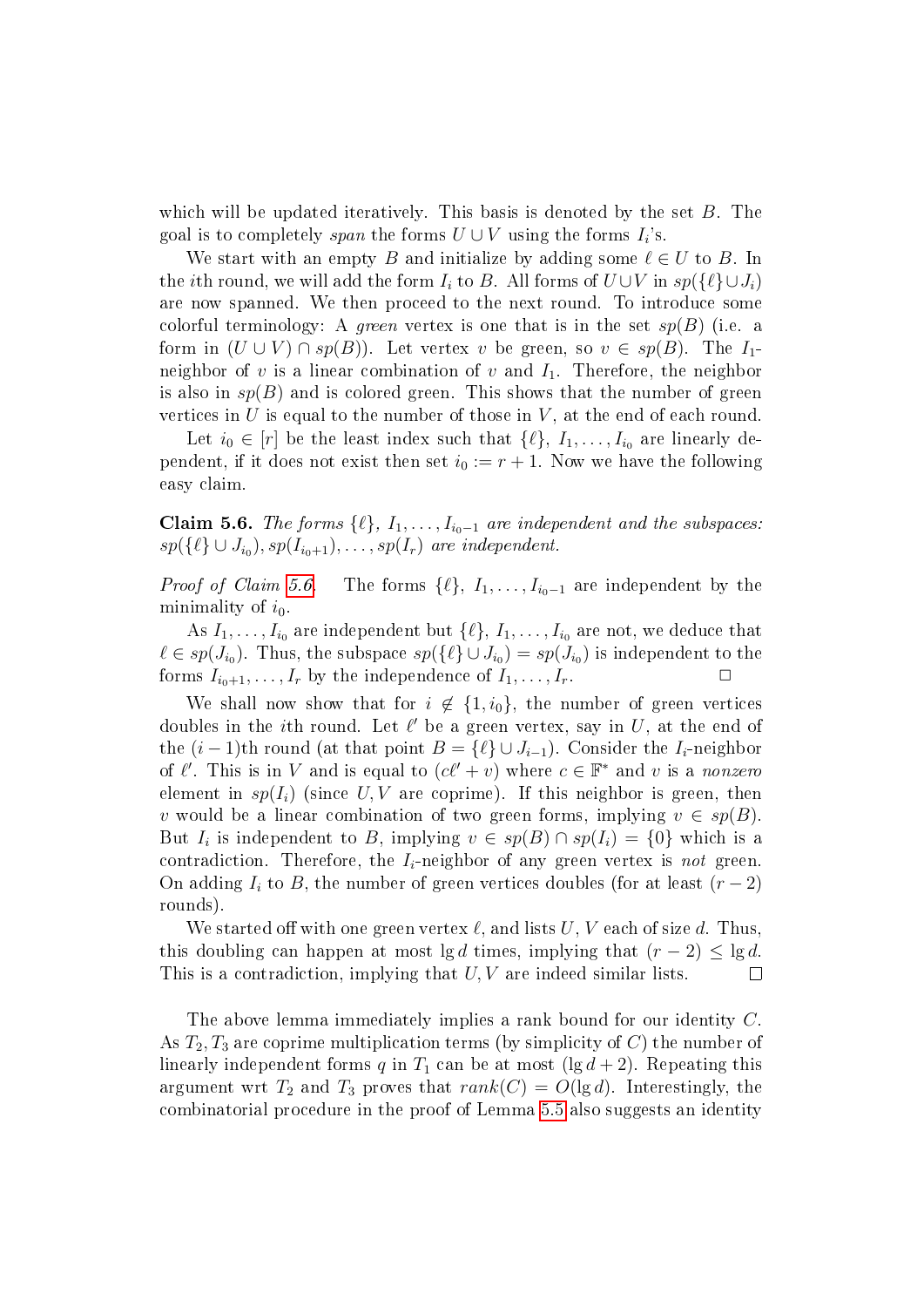that achieves this rank bound. It was first constructed by Kayal  $\&$  Saxena  $|31|$ :

<span id="page-17-0"></span>
$$
C(x_1, \ldots, x_r) := \prod_{\substack{b_1, \ldots, b_{r-1} \in \mathbb{F}_2 \\ b_1 + \cdots + b_{r-1} \equiv 1}} (b_1 x_1 + \cdots + b_{r-1} x_{r-1})
$$
  
+ 
$$
\prod_{\substack{b_1, \ldots, b_{r-1} \in \mathbb{F}_2 \\ b_1 + \cdots + b_{r-1} \equiv 0}} (x_r + b_1 x_1 + \cdots + b_{r-1} x_{r-1})
$$
  
+ 
$$
\prod_{\substack{b_1, \ldots, b_{r-1} \in \mathbb{F}_2 \\ b_1 + \cdots + b_{r-1} \equiv 1}} (x_r + b_1 x_1 + \cdots + b_{r-1} x_{r-1})
$$
(5.1)

It can be seen that, over  $\mathbb{F}_2$ , C is a simple and minimal  $\Sigma\Pi\Sigma$  zero circuit of degree  $d = 2^{r-2}$  with  $k = 3$  multiplication terms and  $rank(C) = r = \lg d + 2$ . In General. The above description gives a fair snapshot of the general rank bound. For a minimal, simple  $\Sigma\Pi\Sigma(n, k, d)$  identity  $C = T_1 + \cdots + T_k$ . we need to consider form-ideals  $I = (\ell_1, \ldots, \ell_{k-2})$ , where form  $\ell_i$  occurs in  $T_i$ . C modulo I then gives us I-matchings between  $T_{k-1}, T_k$ . If we look at such matchings modulo several linearly independent form-ideals I's then a generalization of Lemma [5.5](#page-15-1) says that there can be at most  $O(\lg d)$  independent form-ideals. Since each form-ideal I itself contains  $(k-2)$  independent forms, this suggests an overall rank bound of  $O(k \lg d)$ . This proof idea when formalized gets into several problems, but can be salvaged to prove a rank bound of  $k^3 \lg d$ . The highest rank (minimal, simple) identities known are constructed using Equation [5.1,](#page-17-0) and have rank  $\Omega(k \lg d)$ . Thus, there is a slight gap in our understanding of rank.

#### 5.3 A Rank Bound over Reals

The high rank identities that we saw in the last section are over fields with nonzero characteristic. When one tries to construct  $\Sigma\Pi\Sigma(n, k, d)$  identities over zero characteristic fields, say rationals, one feels that no matter how large degree d is, the rank grows only like k. It was first conjectured by Dvir & Shpilka [\[19\]](#page-27-5) that the rank of minimal simple  $\Sigma\Pi\Sigma(n, k, d)$  identities over zero characteristic fields should be only  $O(k)$ . A weak form of this conjecture was shown true by Kayal & Saraf [\[34\]](#page-28-10). They proved a rank bound of  $k^k$  over the reals  $(\mathbb{R})$ . It is not trivial even for fanin  $k = 3$ . So we give below the proof for that case and then only state its generalization.

Let  $C = T_1 + T_2 + T_3 = 0$  be a minimal, simple  $\Sigma \Pi \Sigma (n, 3, d)$  identity over R. Suppose it has rank  $(r + 1)$ . We identify every linear form  $\ell$  in C with the corresponding point in  $\mathbb{R}^r$ . This form-to-point correspondence is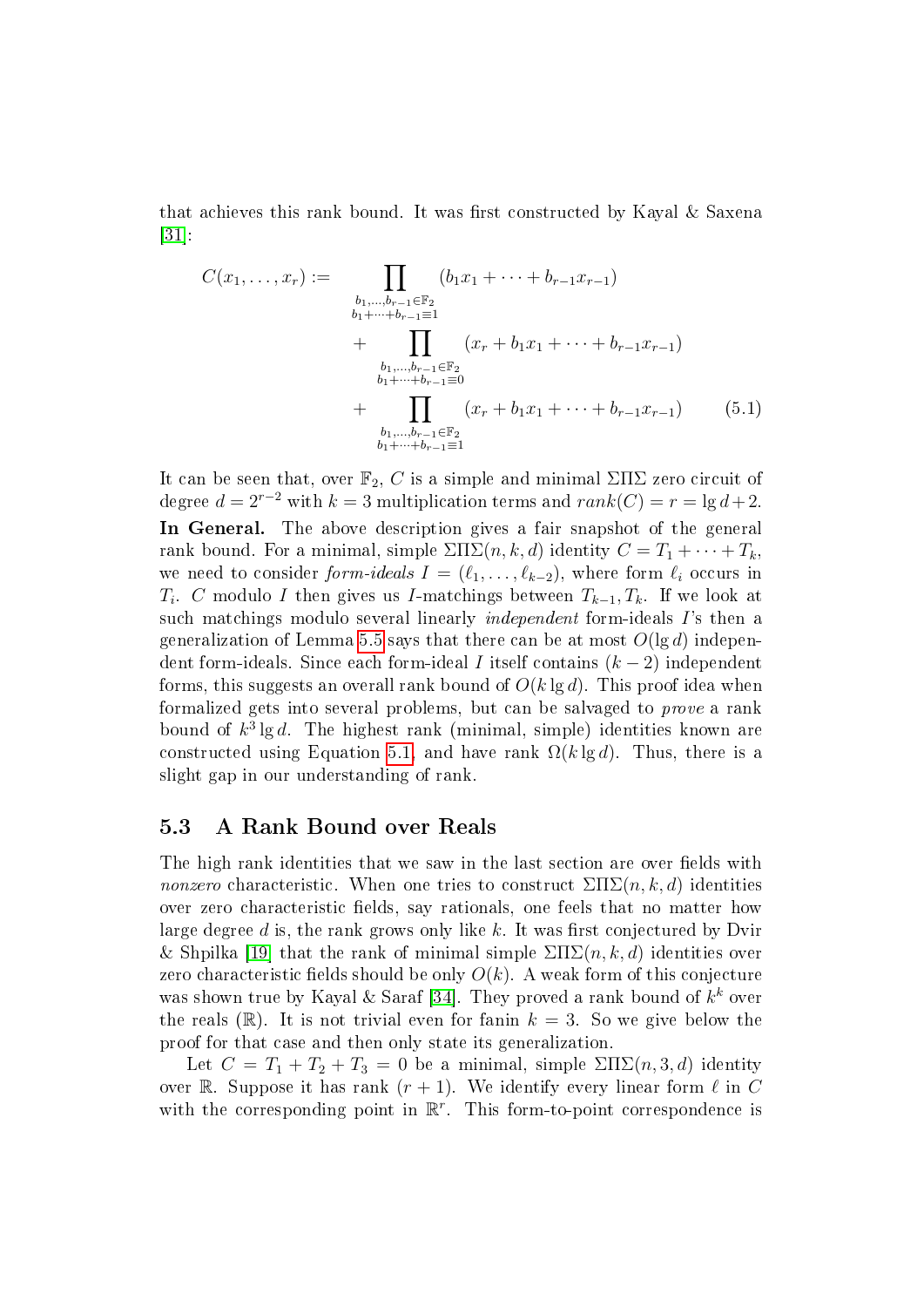just going to the *projective* space, roughly, a form  $(a_1x_1 + \cdots + a_{r+1}x_{r+1})$ is mapped to the point  $\left(\frac{a_1}{a_1}\right)$  $\frac{a_1}{a_{r+1}}, \ldots, \frac{a_r}{a_{r+1}}$  in  $\mathbb{R}^r$ . This mapping gives us sets of points  $A_1, A_2, A_3$  corresponding to the linear forms occurring in  $T_1, T_2, T_3$ respectively. Furthermore for any forms  $\ell_1, \ell_2$  occurring in  $T_1, T_2$  respectively,  $C = 0$  modulo  $(\ell_1, \ell_2)$ , implying that there exists a linear form  $\ell_3 \in sp(\ell_1, \ell_2)$ that occurs in  $T_3$ . This means that any *line* passing through a point in  $A_1$ and a point in  $A_2$ , also passes through a point in  $A_3$ . By symmetry this means that any line passing through two of the sets  $A_1, A_2, A_3$  also passes through the third! Such sets  $A_1, A_2, A_3 \subset \mathbb{R}^r$  are rather special and we will show below, following [\[20\]](#page-27-9), that their existence implies  $r \leq 3$ . The proof is based on a famous theorem in incidence geometry - Sylvester-Gallai theorem.

<span id="page-18-0"></span>Theorem 5.7 (Sylvester-Gallai). Given a finite number of non-collinear points S in the plane  $\mathbb{R}^2$ , there always exists a line which passes through exactly two points in S.

*Proof.* The simple proof below is due to Kelly (see the survey by Borwein & Moser [\[13\]](#page-26-7)).

Define a *connecting line* to be a line which contains at least two points from S. For contradiction assume that every connecting line has a third point from S. Let  $(P, \ell)$  be a point and a connecting line pair that are the smallest nonzero distance apart amongst all such point-line pairs.



The line  $\ell$  goes through at least three points of S. Drop a perpendicular from P to  $\ell$ , there must be two points on the same side of the perpendicular (one might be exactly on the intersection of the perpendicular with  $\ell$ ). Call the point closer to the perpendicular  $B$ , and the farther point  $C$ . Draw the line m connecting  $P$  to  $C$ . Then the distance from  $B$  to  $m$  is smaller than the distance from P to  $\ell$ , which is a contradiction! One way to see this is to notice that the right triangle with hypotenuse  $BC$  is similar and contained in the right triangle with hypotenuse  $PC$ . This contradiction implies that there cannot be a nonzero distance between point-line pairs, thus every point must be at distance 0 from every connecting line, or in other words, every point must lie on the same line. But as  $S$  was non-collinear, we finally deduce that there exists a connecting line with exactly two points. $\Box$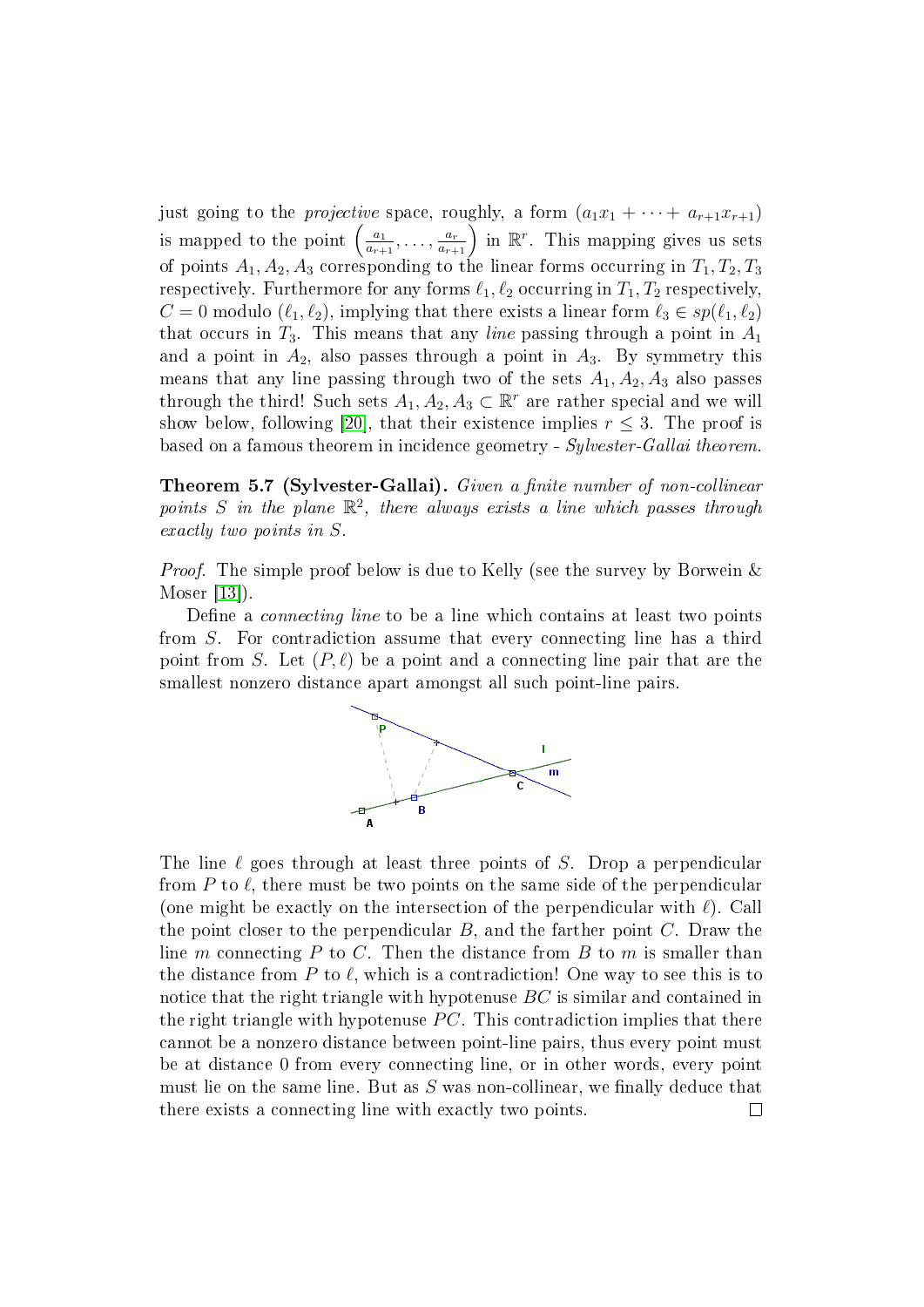Let us go back to our special sets  $A_1, A_2, A_3 \subset \mathbb{R}^r$  obtained from the identity C and assume (for contradiction) that  $r = 4$ . Pick points  $p_1, p_2$  from  $A_1, A_2$  respectively and consider the following *pencil of planes*,

$$
\mathcal{P} := \{ sp(p_1 - q, p_2 - q, q) \mid q \in A_1 \cup A_2 \cup A_3 \}.
$$

Notice that  $P$  consists of planes (formally 2-*flats*) in the space  $\mathbb{R}^4$  and all of them contain the line  $(1-flat)$  joining the points  $p_1, p_2$ . The *dual* of this pencil of planes would give us a corresponding  $pencil$  of lines  $\mathcal L$  in  $\mathbb R^3$ . Now if we look at a section of  $\mathcal L$  cut by a plane in general position, we see  $|\mathcal L|$  non-collinear points. By Theorem [5.7](#page-18-0) there exists a line passing through exactly two of these points, which means there exists a plane in  $\mathbb{R}^3$  containing exactly two of the lines in  $\mathcal{L}$ , which finally means that there exists a 3-flat in  $\mathbb{R}^4$  containing exactly two of the planes in  $P$ . Let us denote this 3-flat by H and the two planes it contains by  $H_1, H_2$ . Say  $H_1, H_2$  are affine spans of the three points  $(p_1, p_2, q_1), (p_1, p_2, q_2)$  respectively. Now if  $q_1, q_2$  are not in the same  $A_i$  then the line joining them (so "across"  $H_1, H_2$ ) should pass through a point in the third set  $A_j$ . But that is impossible as H contains only the planes  $H_1, H_2$ from  ${\cal P}.$  Thus,  $q_1,q_2$  have to be in the same  $A_i,$  say  $A_1.$  But then look at the line joining  $q_1, p_2$ , it has to contain a point from  $A_3$ , say  $q_3$ , which will of course be in  $H_1$ . The line joining  $q_3, q_2$  (so "across"  $H_1, H_2$ ) should pass through a point in the third set  $A_2$ , which is again impossible.

This contradiction shows that our assumption  $r = 4$  cannot hold, in fact, the above contradiction appears as long as  $r > 4$ . Thus, r can be at most 3. This gives us a rank bound of 4 for simple  $\Sigma\Pi\Sigma(n,3,d)$  identities over reals. Interestingly, this bound is tight and there is a *unique* (upto transformations, see [\[14\]](#page-26-10)) identity of rank 4 over  $\mathbb{R}$ :

$$
x_1x_2x_3(2y + x_1 + x_2 + x_3) - (y + x_1)(y + x_2)(y + x_3)(y + x_1 + x_2 + x_3) +
$$
  

$$
y(y + x_1 + x_2)(y + x_2 + x_3)(y + x_1 + x_3) = 0.
$$

In General. The above idea extends to higher fanins, but the rank bound obtained is "weaker". Suppose  $C = T_1 + \cdots + T_k = 0$  is a minimal, simple  $\Sigma\Pi\Sigma(n,k,d)$  identity over R. Instead of working in  $\mathbb{R}^4$  and applying Sylvester-Gallai theorem as above, we now have to work in a much bigger space of  $\mathbb{R}^m$  (roughly  $m = k^k$ ) and use a higher-dimensional generalization of Sylvester-Gallai theorem that says:

<span id="page-19-0"></span>**Theorem 5.8.** ([\[25\]](#page-27-10), [\[11\]](#page-26-11)) Let S be a finite set of points spanning an affine space  $V \subseteq \mathbb{R}^n$  such that  $\dim(V) \geq 2t$ . Then, there exist  $(t+1)$  points in S that span a t dimensional affine space  $H \subset V$  such that  $|H \cap S| = t + 1$ .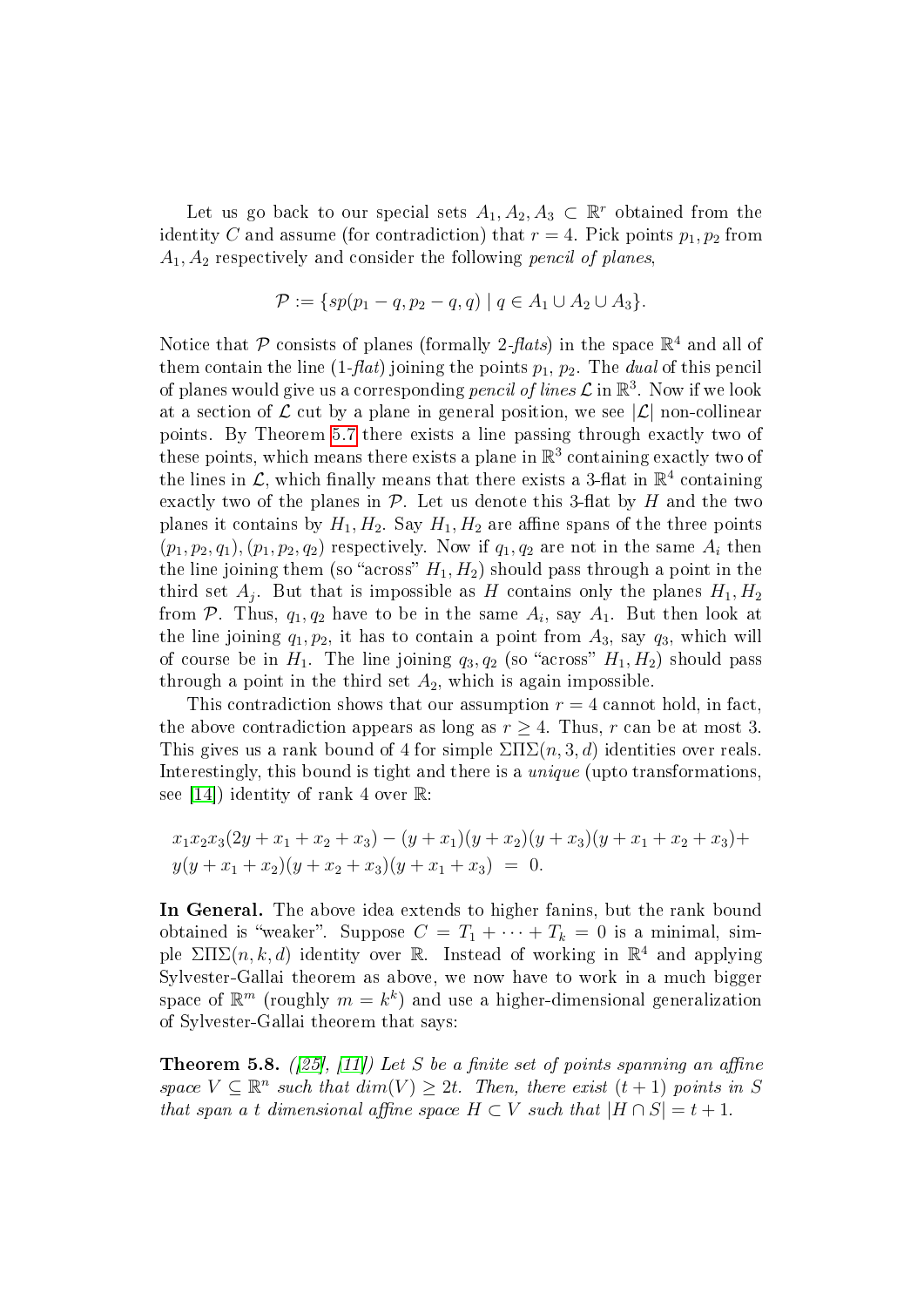(Note that putting  $t = 1$  above gives the statement of Sylvester-Gallai theorem.) In our case S is taken to be the set of points corresponding to all the forms that appear in C. Then  $dim(V) = rank(C)$ , which we assume large enough, say  $k^k$ , to derive a contradiction. Kayal & Saraf [\[34\]](#page-28-10) now use Theorem [5.8](#page-19-0) to identify a subspace of  $V$  and its *decomposition* (analogous to H and its "decomposition"  $H_1, H_2$  above), and from that deduce the existence of a linear form  $\ell$  in C such that  $C(\text{mod } \ell)$  has a minimal, simple sub-identity of rank at least  $(k-1)^{k-1}$ . This gives the promised contradiction as  $C(\text{mod }\ell),$ and hence the sub-identity, has a smaller fanin.

Open. It would be interesting to improve the above rank bound: (1) to other zero characteristic fields, (2) to a more optimal-looking bound  $O(k)$ .

It is known that Sylvester-Gallai theorem [5.7](#page-18-0) is false in  $\mathbb{C}^2$  (cubic curves give counter examples [\[18\]](#page-27-11)). Nevertheless, it is known to hold in the following sense [\[28,](#page-27-12) [21\]](#page-27-13): Given a finite number of non-coplanar points S in  $\mathbb{C}^3$ , there always exists a line which passes through exactly two points in S. This immediately gives us a rank bound of 5 (unlike 4 before) for simple  $\Sigma\Pi\Sigma(n,3,d)$ identities over C. Unfortunately, a higher-dimensional generalization of this version is not known. A natural conjecture for it would be:

**Conjecture 5.9.** Let  $S$  be a finite set of points spanning an affine space  $V \subseteq \mathbb{C}^n$  such that  $dim(V) \geq 3t$ . Then there exist  $(t + 1)$  points in S that span a t dimensional affine space  $H \subset V$  such that  $|H \cap S| = t + 1$ .

(Currently, a proof exists only for  $t = 1$ .)

### 6 Depth-4 PIT

We know that depth-4 case of PIT has direct relations to more general cases of PIT. But currently we have little understanding of depth-4 circuits. For example, we do not even know how to test  $f_1 \dots f_m = g_1 \dots g_m$  where  $f_i$ 's and  $g_i$ 's are multivariate polynomials given in  $\emph{fully expanded}$  form (also called the sparse representation). Here we will discuss two simple ideas that solve PIT for certain restricted forms of depth-4 circuits.

Noncommuting Idea. The first idea is easiest to see on depth-4 circuits C whose multiplication gates have unmixed variables, i.e.  $C(x_1, \ldots, x_n) =$  $M_1 + \cdots + M_k$ , where for all  $i \in [k]$ ,  $M_i = f_{i,1}(x_1) \cdots f_{i,n}(x_n)$ , where each  $f_{i,j}$  is a univariate polynomial given in the sparse representation and is of degree at most  $d.$  Note that "expanding out"  $M_i$  in a brute force way could potentially produce  $d^n$  monomials and hence is not recommended!

Interestingly, Raz & Shpilka formulated a "controlled" way of doing this expansion using basic linear algebra. Their idea was to compute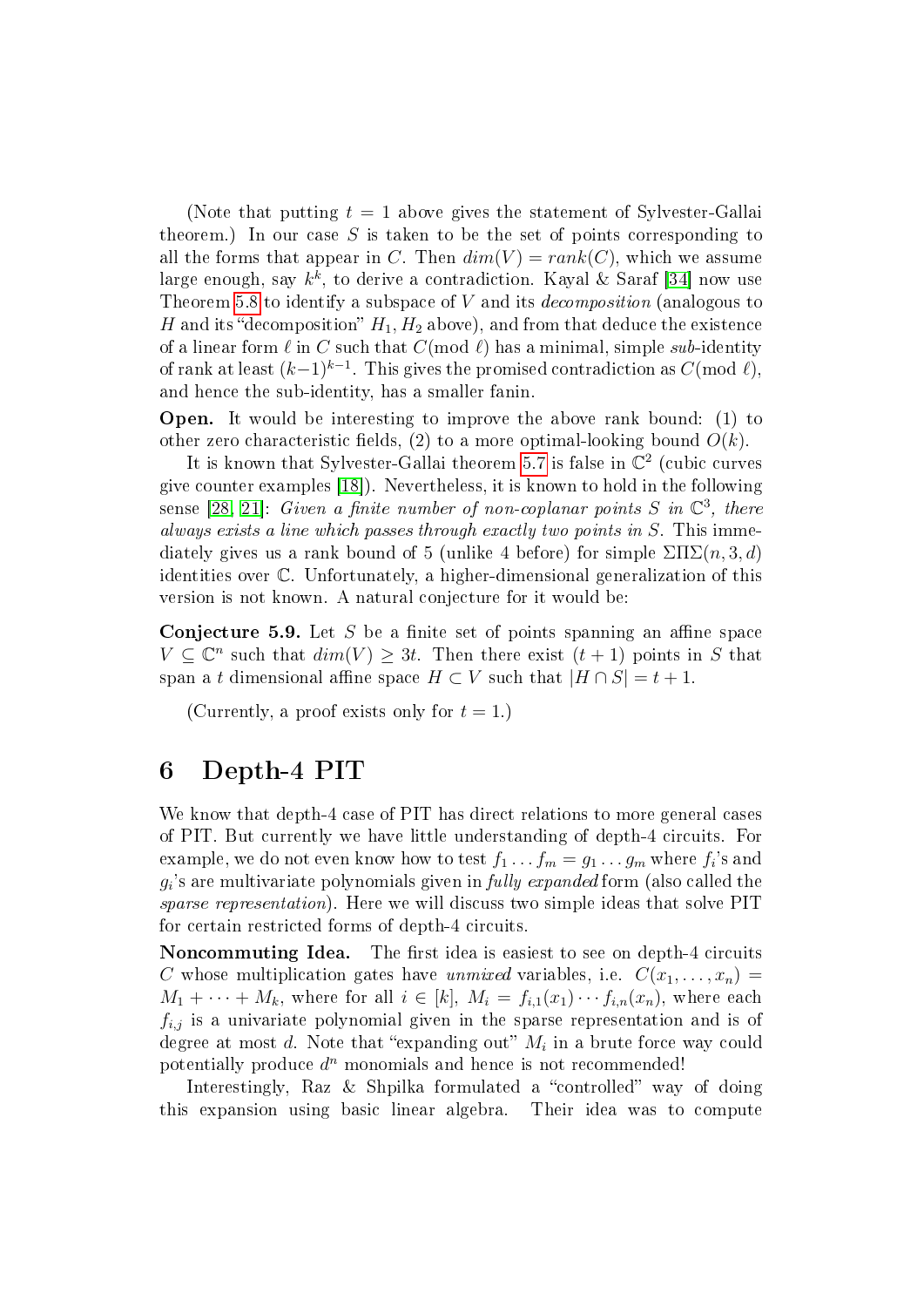$f_{i,1}(x_1)f_{i,2}(x_2)$ , for all  $i \in [k]$ . View each of these polynomials as vectors in a natural way, i.e. each coefficient is a coordinate of the vector. Thus we have k vectors  $V := \{v_1, \ldots, v_k\}$  in a space of dimension at most  $d^2$ . Pick some maximal subset of  $V$  that has linearly independent vectors, say they are  $v_1, \ldots, v_\ell$   $(1 \leq \ell \leq k)$ . Now we form the circuit  $C_1$  from C by replacing  $f_{i,1}(x_1)f_{i,2}(x_2)$ , for all  $i \in [\ell]$ , by a *fresh* variable  $z_{1,i}$ . For the other i's, replace  $f_{i,1}(x_1)f_{i,2}(x_2)$  by the same linear combination of  $\{z_{1,1}, \ldots, z_{1,\ell}\}\$  as the one that expresses  $v_i$  in terms of  $\{v_1, \ldots, v_\ell\}$ . It is easy to verify that  $C(x_1, \ldots, x_n) = 0$  iff  $C_1(z_{1,1}, \ldots, z_{1,\ell}, x_3, \ldots, x_n) = 0$ . Thus this one round reduced the number of factors in each  $M_i$  by one at the cost of increasing the number of variables by  $O(k)$ . If we repeat this round  $(n-2)$  more times then instead of  $M_i$ 's we would have just linear forms and the number of variables would be  $O(nk)$ . As the linear algebra in each round requires just  $poly(ndk)$  operations, and testing the zeroness of the circuit after the last round is trivial, we get an overall complexity of  $poly(ndk)$  field operations.

It can be easily verified that the technique above is applicable in several other cases, in particular: (1) when C is a set-multilinear formula, i.e. each multiplication gate  $M_i$  has t inputs that are polynomials in disjoint variables  $S_1, \ldots, S_t$  fixed such that  $S_1 \sqcup \cdots \sqcup S_t = \{x_1, \ldots, x_n\}$ . (2) more generally, when C is a noncommutative formula, i.e. variables  $x_1, \ldots, x_n$  do not commute wrt multiplication.

**Powering Idea.** The second idea is to consider depth-4 circuits C whose multiplication gates just do *powering*, i.e.  $C(x_1, \ldots, x_n) = M_1 + \cdots + M_k$ where for all  $i \in [k]$ ,  $M_i = \alpha_i \cdot (f_{i,1}(x_1) + \cdots + f_{i,n}(x_n))^{e_i}$ , where each  $f_{i,j}$  is a univariate polynomial given in the sparse representation and is of degree at most  $d, \alpha_i \in \mathbb{F}$  and  $e_i \in \mathbb{N}$ . Again note that "expanding out"  $M_i$  in a brute force way could potentially produce more than  $\binom{n+e_i}{n}$  $\binom{+e_i}{n}$  monomials. Interestingly, although this case looks to be on the other extreme of the "unmixed" variable" case discussed above, a reduction of the former to the latter was given by Saxena [\[38\]](#page-28-9). The following lemma gives the main transformation:

<span id="page-21-0"></span>**Lemma 6.1.** Let  $g_1(x_1), \ldots, g_n(x_n)$  be univariate polynomials of degree at most d, over a field  $\mathbb F$  of zero characteristic. Then we can compute univariate polynomials  $h_{i,j}$ 's in poly(nda) field operations such that for  $t = (na + 1)$ :

$$
(g_1(x_1) + \cdots + g_n(x_n))^a = \sum_{i=1}^t h_{i,1}(x_1) \cdots h_{i,n}(x_n)
$$

*Proof.* We will prove this using the formal power series:  $\exp(x) = 1 + x +$  $\frac{x^2}{2!} + \cdots$ , where  $\exp(x) = e^x$  and e is the base of natural logarithm. Define the degree a truncation of the series to be  $E_a(x) = 1 + x + \cdots + \frac{x^a}{a!}$  $\frac{x^a}{a!}$ . We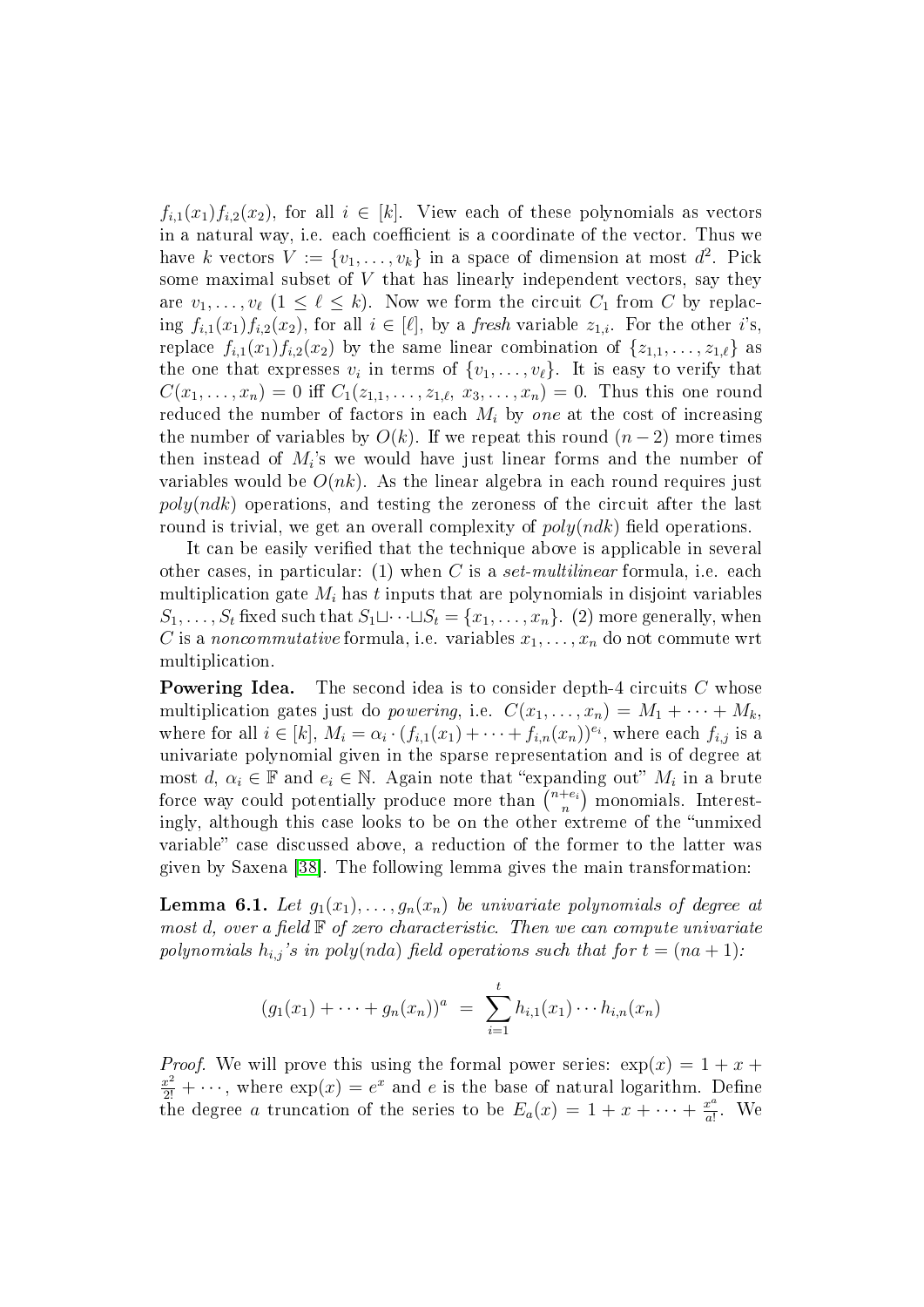will use the *operator*  $[z^a]$  to extract the coefficient of  $z^a$  from a polynomial. Observe that:

$$
(a!)^{-1} \cdot (g_1(x_1) + \dots + g_n(x_n))^a = [z^a] \exp((g_1(x_1) + \dots + g_n(x_n)) \cdot z)
$$
  
= [z^a] \exp(g\_1(x\_1)z) \cdots \exp(g\_n(x\_n)z)  
= [z^a] E\_a(g\_1(x\_1)z) \cdots E\_a(g\_n(x\_n)z)

The product  $E_a(g_1(x_1)z)\cdots E_a(g_n(x_n)z)$  can be viewed as a univariate polynomial in z of degree na. Hence, its coefficient of  $z^a$  can be computed by evaluating the polynomial at t distinct points  $\alpha_1, \ldots, \alpha_t \in \mathbb{F}$  (remember  $\mathbb F$  is large enough) and by interpolation we can compute  $\beta_1, \ldots, \beta_t \in \mathbb{F}$  such that:

$$
[za] Ea(g1(x1)z) \cdots Ea(gn(xn)z)
$$
  
= 
$$
\sum_{i=1}^{t} \beta_i \cdot E_a(\alpha_i g_1(x_1)) \cdots E_a(\alpha_i g_n(x_n))
$$

This can be seen as the *dual form* of the multiplication gate  $(g_1(x_1) + \cdots +$  $g_n(x_n)$ <sup>a</sup>. It is routine to verify that all the univariate polynomials  $E_a(\cdot)$  in the above sum can be computed in  $poly(nda)$  field operations. П

Applying this lemma to all the gates  $M_i$ 's of  $C(x_1, \ldots, x_n) = M_1 + \cdots +$  $M_k$ , we convert our given circuit C to another circuit  $C'(x_1, \ldots, x_n)$  which is a sum-of-product of univariates. Such a  $C'$  can now be tested for zeroness using the noncommuting idea seen above.

The technique of Lemma [6.1](#page-21-0) also applies to a slightly general case of  $(s)$ is any constant):

$$
C(x_1, \ldots, x_n) = \sum_{i=1}^k L_{i,1}^{e_{i,1}} \cdots L_{i,s}^{e_{i,s}}
$$

where the  $L_{i,j}$ 's are sums of univariate polynomials, i.e. for all  $i \in [k], j \in [s]$ :  $L_{i,j}(x_1,\ldots,x_n) = f_{i,j,1}(x_1) + \cdots + f_{i,j,n}(x_n)$  where  $f_{i,j,j'} \in \mathbb{F}[x_{j'}].$ 

Open. The PIT algorithms in the above two restricted cases of depth-4 circuits are inherently non black-box. Are there black-box PIT algorithms for these family of depth-4 circuits? Currently, there are no black-box PIT algorithms known for any nontrivial family of depth-4 circuits.

### <span id="page-22-0"></span>7 General PIT and Lower Bounds

We saw in the above sections that PIT algorithms, at least the ones currently known, are quite involved and require ideas from algebra, geometry and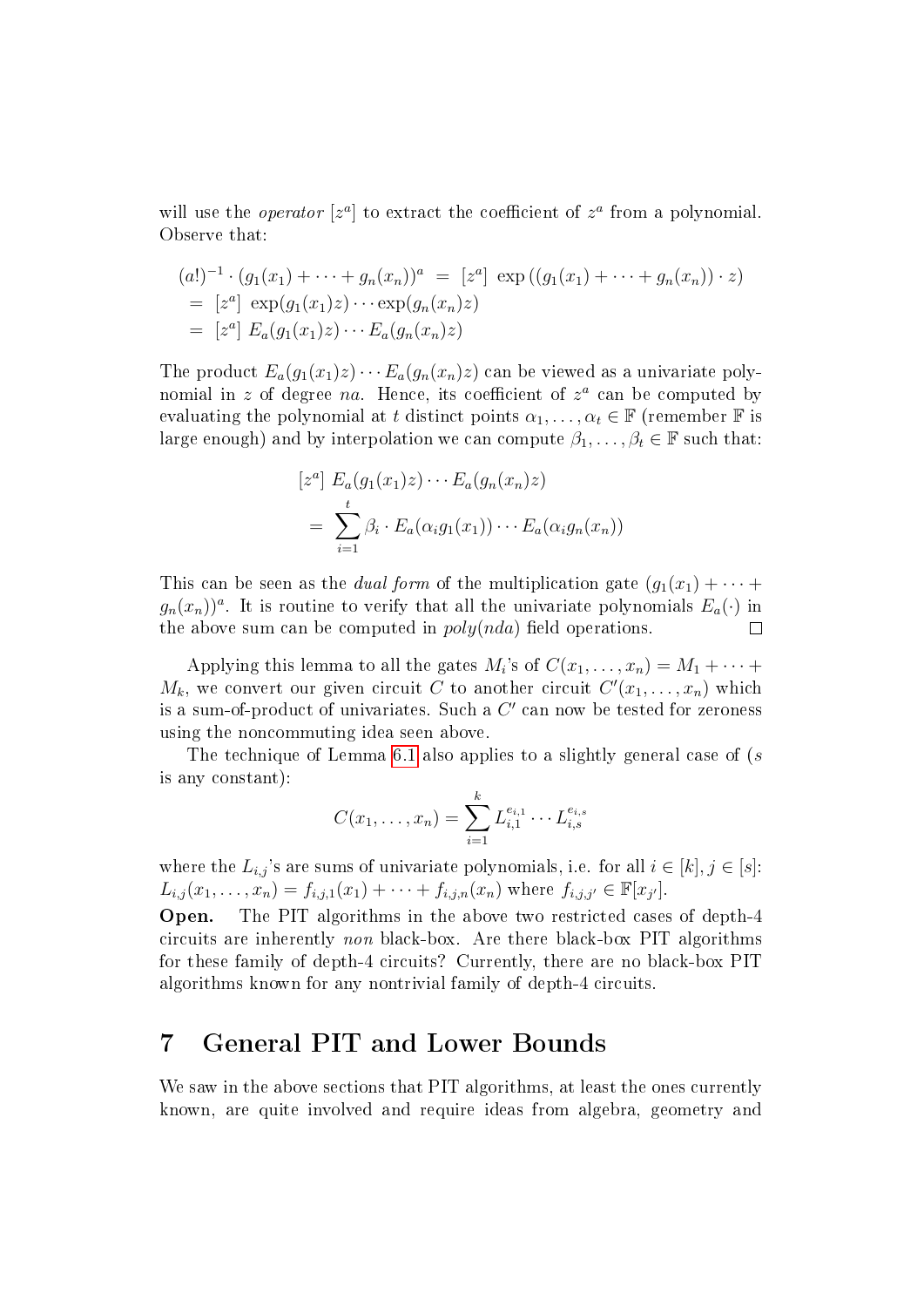combinatorics. This proof complexity is partially explained by the connection PIT has to certain circuit lower bounds (that are historically considered difficult to prove!). We will now discuss how a theorem like  $PIT \in P$  would imply lower bounds [\[29\]](#page-27-6), and that a black-box PIT algorithm would imply even stronger lower bounds [\[3\]](#page-26-4).

Implications of PIT in P. Kabanets & Impagliazzo [\[29\]](#page-27-6) showed that if PIT has a deterministic polynomial time algorithm then either NEXP (i.e. nondeterministic exponential time class) does not have polynomial sized boolean circuits (i.e.  $P/poly$  class) or the perm function (i.e. permanent of a square matrix of rationals) does not have polynomial sized arithmetic circuits (i.e.  $AlqP/poly$  class). Note that both the claims NEXP  $\not\subseteq P/poly$ and perm  $\notin AlgP/poly$  are conjectured to be true by "most" people. So the main attraction of the following theorem is that it connects an algorithmic conjecture like PIT∈P with these lower bound conjectures.

**Theorem 7.1.** ([\[29\]](#page-27-6)) If low-degree-PIT  $\in$  P then: NEXP  $\nsubseteq$  P/poly or  $perm \notin AlgP/poly$ .

*Proof Sketch:* The proof is by contradiction, so we assume:

- 1. low-degree-PIT  $\in$  P
- 2.  $perm \in AlgP/poly$
- 3. NEXP  $\subseteq P/poly$

Assumptions (1) and (2) imply that, one can guess an arithmetic circuit C and then actually check whether  $C = perm$  using PIT. As permanent of an  $m \times m$  matrix has degree m, one only needs to guess C of depth  $O(\lg m)$  and multiplication fanin 2 [\[6\]](#page-26-9), then do low degree PIT. The part where we check  $C = perm$  using PIT, actually makes use of the *downward self-reducibility* of the permanent function, i.e. perm of an  $m \times m$  matrix can be expressed as the sum of m permanents each of  $(m-1) \times (m-1)$  submatrices. Finally,

4.  $P^{perm} \subseteq NP$ .

Now it is known that assumption (3) implies NEXP  $\subseteq$  P<sup>perm</sup> [\[26\]](#page-27-14). This together with deduction (4) implies that NEXP  $\subseteq$  NP, which is a contradiction as there are classical *diagonalization* methods proving NEXP different from NP [\[40\]](#page-28-13).  $\Box$ 

One might wonder whether this theorem has a converse. As a step in that direction, it was shown in [\[29\]](#page-27-6): if permanent has superpolynomial arithmetic circuit complexity then PIT has a subexponential time algorithm. The idea is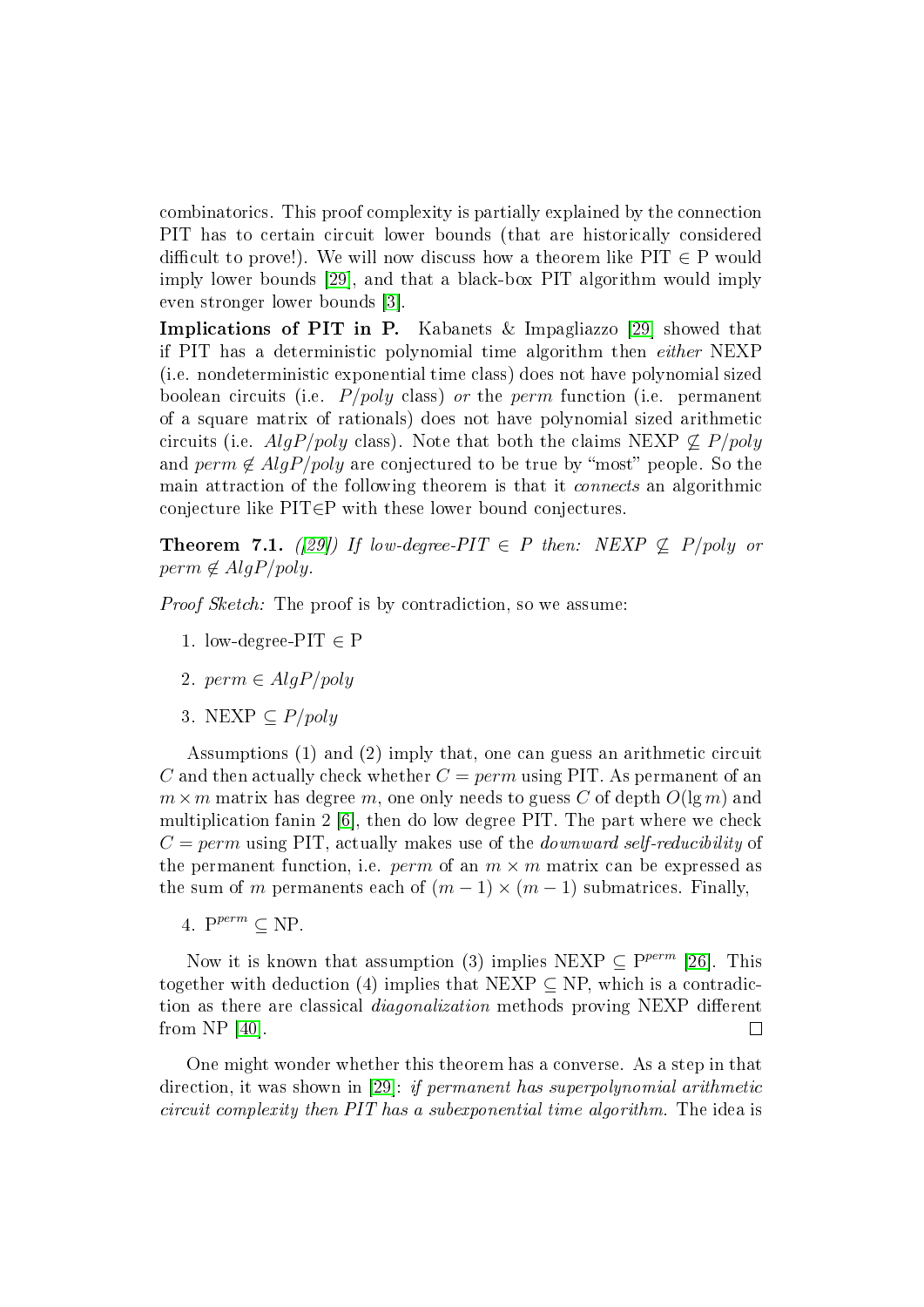to apply a hard function (here permanent) on the *designs* defined by Nisan & Wigderson [\[36\]](#page-28-14), and evaluate the given circuit C at the resulting point. The claim is that this evaluation is zero iff  $C$  is a zero circuit. Thus, hard algebraic functions give black-box PIT algorithms!

Implications of black-box PIT. As we have mentioned before, black-box PIT algorithms seem to require a very good understanding of the circuit family and hence should, intuitively, also imply what that circuit family cannot compute! It is interesting, this intuition can also be proven formally, as we will now show following Agrawal [\[3\]](#page-26-4).

A black-box PIT algorithm is only allowed to evaluate a given circuit  $C(x_1, \ldots, x_n)$  at points in the extensions of the given field  $\mathbb{F}$ . Thus, it seems reasonable to assume that such an algorithm just "feeds in"  $x_i = f_i(y)$ (mod  $g(y)$ ) for all  $i \in [n]$ , where  $f_i$ 's and g are univariate polynomials of a "small" degree  $2^{\ell(n)}$ . Note that the algorithm feeds these polynomials to every input circuit  $C(x_1, \ldots, x_n)$ , only assuming that C has a size bound of (wlog)  $n$ . Clearly, the time complexity of such a black-box PIT algorithm is dominated by  $2^{\ell(n)}$ , and the time taken to actually construct  $f_i$ 's and  $g$ . This motivates the definition of a *pseudo-random generator*  $(prg)$  for arithmetic circuits.

**Definition 7.2.** Fix a field  $\mathbb{F}$ . A function  $f : \mathbb{N} \to (\mathbb{F}[y])^*$  is called an efficient  $(\ell(n), n)$ -prg if,

- $f(n) \in (\mathbb{F}[y])^{n+1}$  for all  $n > 0$ .
- $f(n) = (f_1(y), \ldots, f_n(y), g(y))$  where the polynomials  $f_i$ 's and  $g$  are of degree at most  $2^{\ell(n)}$ , and are also constructible in  $poly(2^{\ell(n)})$  time.
- For any circuit  $C(x_1, \ldots, x_n)$  of size at most  $n, C(x_1, \ldots, x_n) = 0$  iff  $C(f_1(y), \ldots, f_n(y)) = 0 \pmod{g(y)}$ .

If we drop the requirement of efficient constructibility then such functions f, for any  $\ell(n) = \Omega(\lg n)$ , can be easily shown to exist using the Schwartz-Zippel lemma. On the other hand it can be seen, by the methods of Section [2,](#page-7-1) that efficient ones for  $\ell(n) = O(n^2)$  exist. The really interesting cases for us are in between, and so we will always assume  $\ell(n) = \Omega(\lg n)$  and  $\ell(n) = o(n)$ . The existence of an efficient  $(\ell(n), n)$ -prg immediately gives a black-box PIT algorithm with time complexity  $poly(2^{\ell(n)})$ . Thus, to completely solve PIT we "just" need an efficient  $(O(\lg n), n)$ -prg. We now show that such a prg implies arithmetic circuit lower bounds (that are beyond the scope of current methods).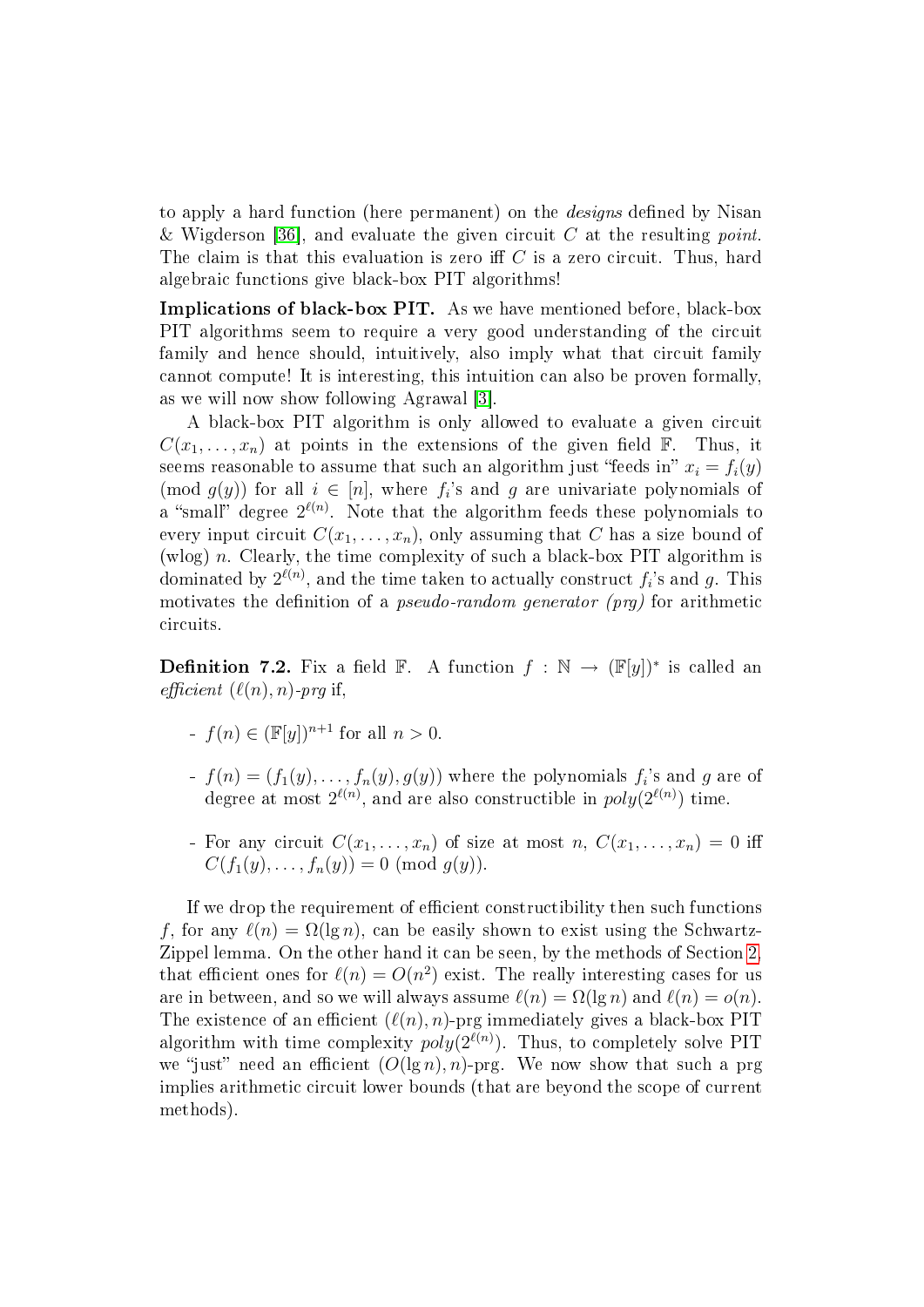**Theorem 7.3.** ([\[3\]](#page-26-4)) If there is an efficient  $(\ell(n), n)$ -prg. Then there is a multilinear polynomial that is  $poly(2^{\ell(n)})$  time computable but has no circuits of size n.

*Proof Sketch:* Let  $f(n) = (f_1, \ldots, f_n(y), g(y))$  be an efficient  $(\ell(n), n)$ -prg. Let  $m := \ell(n)$ . In the interesting case of  $\ell(n) = o(n)$ , we have  $n > 2m$ . We define a polynomial  $q_f(x_1, \ldots, x_{2m})$  as:

$$
q_f(x_1,\ldots,x_{2m}):=\sum_{S\subseteq[1,2m]}c_S\cdot\prod_{i\in S}x_i.
$$

Where the coefficient  $c$ 's are picked such that they satisfy:

$$
q_f(f_1(y),...,f_{2m}(y)) = \sum_{S \subseteq [1,2m]} c_S \cdot \prod_{i \in S} f_i(y) = 0.
$$

The existence of such coefficient  $c$ 's can be seen by comparing the degree of the above equation in  $y$  and the number of the unknowns. Furthermore, the polynomial  $q_f$  can be computed by solving a system of  $poly(2^m)$  linear equations in  $poly(2<sup>m</sup>)$  variables over the field  $\mathbb{F}$ . Each of these equations can be computed in time  $poly(2<sup>m</sup>)$  using the computability of f. Therefore,  $q_f$ can be computed in time  $poly(2<sup>m</sup>)$ .

Now suppose  $q_f$  can be computed by a circuit C of size n. By the definition of polynomial  $q_f$ , it follows that  $C(f_1(y), f_2(y), ..., f_{2m}(y)) = 0$ . On the other hand, the size of the circuit  $C$  is n and it computes a nonzero polynomial. This contradicts to f being a prg. Hence  $q_f(x_1, \ldots, x_{2\ell(n)})$  is a multilinear polynomial computable in  $poly(2^{\ell(n)})$  time but not by *n*-sized circuits.  $\Box$ 

The way  $q_f$  is defined above has the nice property that it can be expressed as the *permanent* of a "small" matrix [\[4\]](#page-26-12). Thus the existence of an efficient prg f would not only give a "hard" polynomial  $q_f$  but indeed prove the hardness of permanent function!

#### <span id="page-25-0"></span>References

- [1] M. Agrawal and S. Biswas. Primality and identity testing via Chinese remaindering. Journal of the  $ACM$ ,  $50(4)$ : 429-443, 2003.
- <span id="page-25-1"></span>[2] M. Agrawal. On derandomizing tests for certain polynomial identities. In Proceedings of the 18th Annual IEEE Conference on Computational Complexity, page 355, 2003.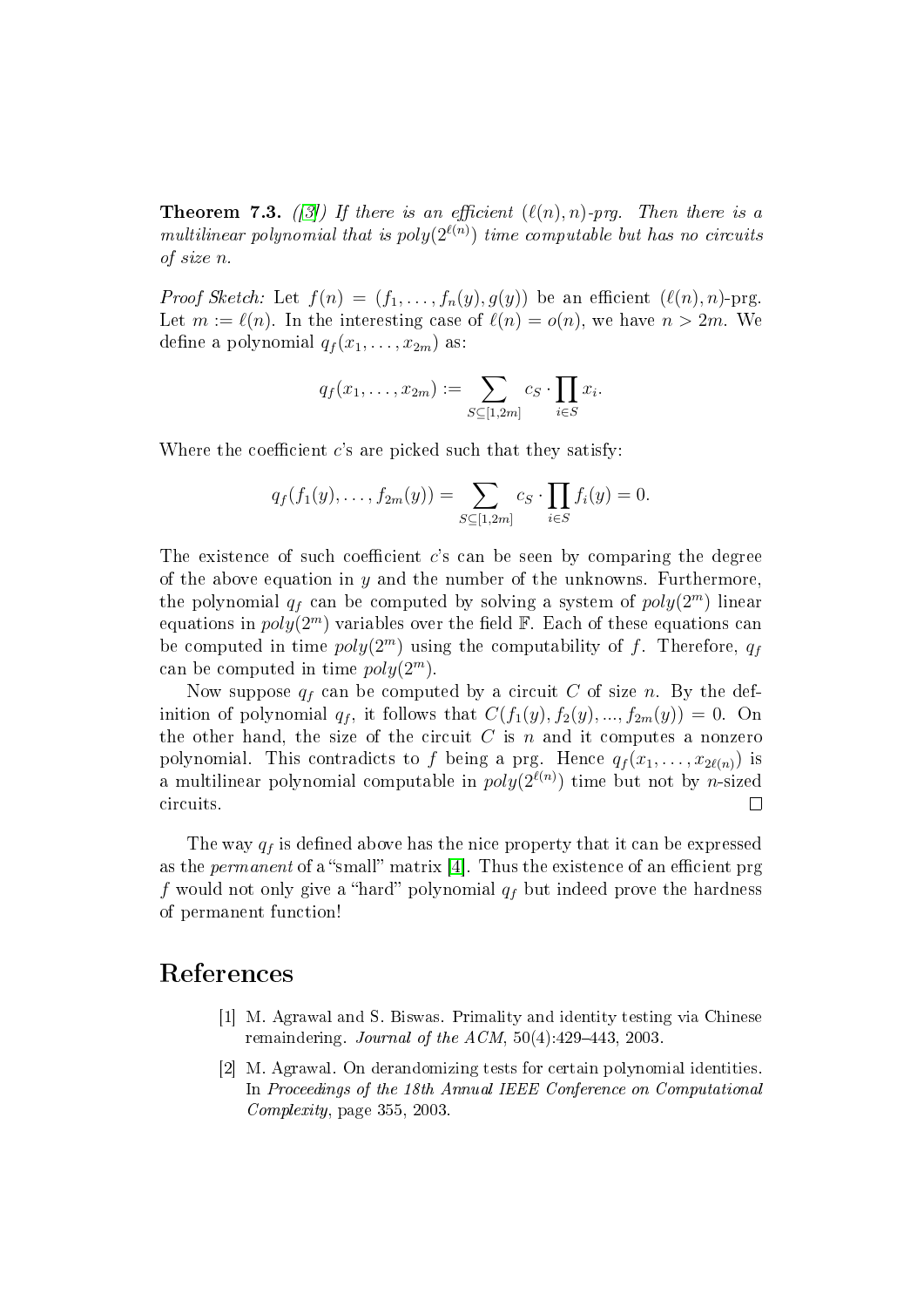- <span id="page-26-4"></span>[3] M. Agrawal. Proving lower bounds via pseudo-random generators. In Proceedings of the 25th Annual Foundations of Software Technology and Theoretical Computer Science (FSTTCS), pages  $92-105$ , 2005.
- <span id="page-26-12"></span>[4] M. Agrawal. Determinant versus permanent. In Proceedings of the 25th International Congress of Mathematicians (ICM), volume 3, pages 985 997, 2006.
- <span id="page-26-1"></span>[5] M. Agrawal, T. M. Hoang, and T. Thierauf. The polynomially bounded perfect matching problem is in NC<sup>2</sup>. In Proceedings of the 24th Annual Symposium on Theoretical Aspects of Computer Science (STACS). pages 489499, 2007.
- <span id="page-26-9"></span>[6] E. Allender, J. Jiao, M. Mahajan, and V. Vinay. Non-commutative arithmetic circuits: Depth reduction and size lower bounds. Theor.  $Comput. Sci.$ ,  $209(1-2):47-86$ , 1998.
- <span id="page-26-2"></span>[7] M. Agrawal, N. Kayal, and N. Saxena. PRIMES is in P. Ann. of Math.  $160(2)$ : 781–793, 2004.
- <span id="page-26-0"></span>[8] L. M. Adleman and H. W. Lenstra. Finding irreducible polynomials over finite fields. In Proceedings of the 18th Annual ACM Symposium on Theory of Computing  $(STOC)$ , pages 350-355, 1986.
- <span id="page-26-6"></span>[9] V. Arvind and P. Mukhopadhyay. The monomial ideal membership problem and polynomial identity testing. In Proceedings of the 18th International Symposium on Algorithms and Computation (ISAAC), pages 800-811, 2007.
- <span id="page-26-5"></span>[10] M. Agrawal and V. Vinay. Arithmetic circuits: A chasm at depth four. In Proceedings of the 49th Annual Symposium on Foundations of Computer Science (FOCS), pages  $67-75$ , 2008.
- <span id="page-26-11"></span>[11] W. Bonnice and M. Edelstein. Flats associated with finite sets in  $P<sup>d</sup>$ .  $Niew.$  Arch. Wisk.,  $15:11-14$ , 1967.
- <span id="page-26-8"></span>[12] M. Bläser, M. Hardt, R. J. Lipton, and N. K. Vishnoi. Deterministically testing sparse polynomial identities of unbounded degree. Inf. Process. Lett.,  $109(3):187-192$ ,  $2009$ .
- <span id="page-26-7"></span>[13] P. Borwein and W. O. J. Moser. A survey of Sylvesters problem and its generalizations. Aequationes Mathematicae,  $40(1)$ :111-135, 1990.
- <span id="page-26-10"></span>[14] P. B. Borwein. The Desmic conjecture. J. Comb. Theory, Ser. A, 35(1):19, 1983.
- <span id="page-26-3"></span>[15] M. Ben-Or and P. Tiwari. A deterministic algorithm for sparse multivariate polynominal interpolation (extended abstract). In *Proceedings* of the 20th Annual ACM Symposium on Theory of Computing (STOC), pages 301-309, 1988.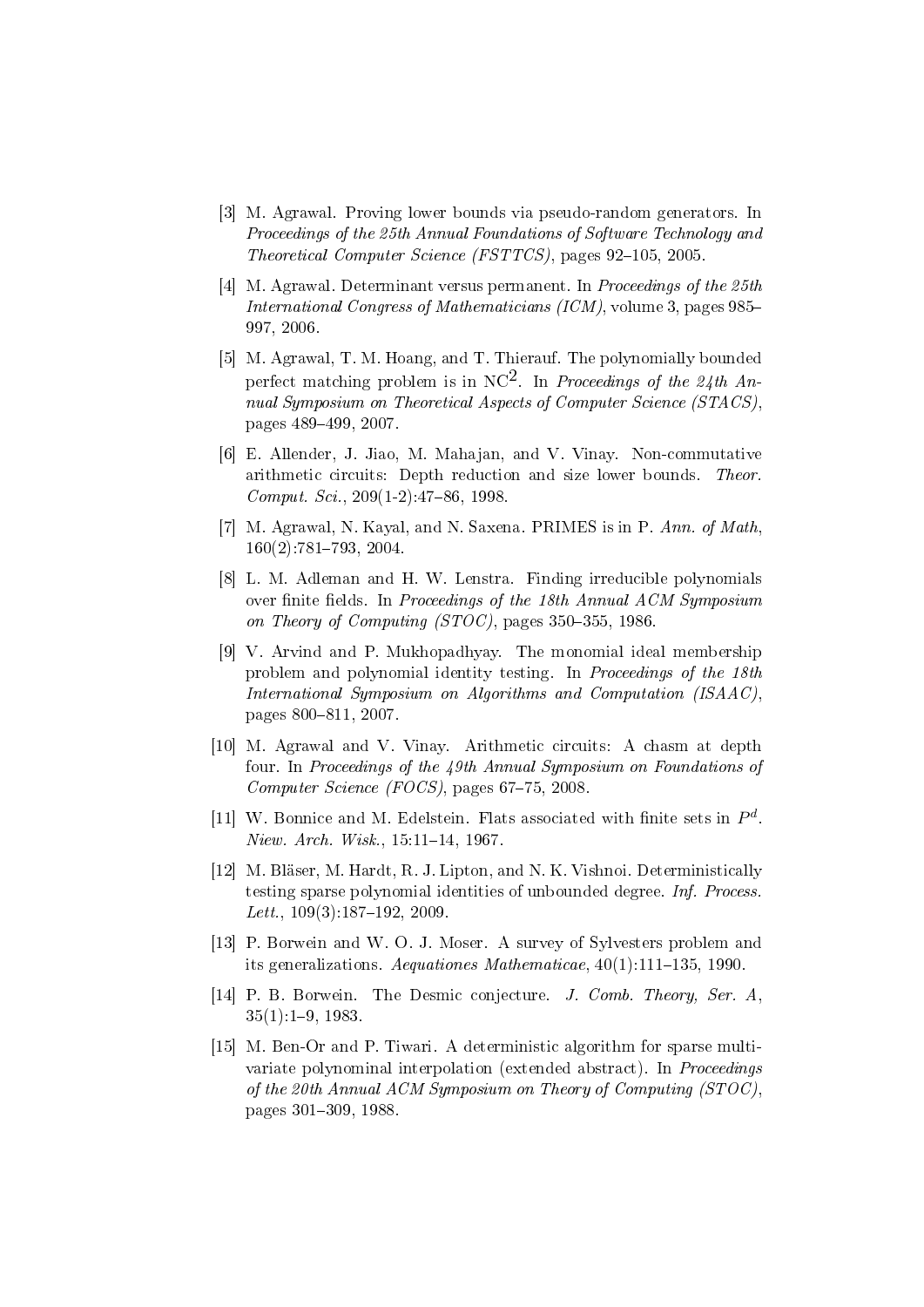- <span id="page-27-7"></span>[16] M. Clausen, A. Dress, J. Grabmeier, and M. Karpinski. On zero-testing and interpolation of k-sparse multivariate polynomials over finite fields. Theor. Comput. Sci.,  $84(2):151-164$ , 1991.
- <span id="page-27-0"></span>[17] Z. Chen and M. Kao. Reducing randomness via irrational numbers.  $SIAM$  J. on Computing,  $29(4):1247-1256$ ,  $2000$ .
- <span id="page-27-11"></span>[18] H. Coxeter. A problem of collinear points. Amer. Math. Monthly, 55:2628, 1948.
- <span id="page-27-5"></span>[19] Z. Dvir and A. Shpilka. Locally decodable codes with 2 queries and polynomial identity testing for depth 3 circuits. SIAM J. on Computing,  $36(5):1404-1434, 2006.$
- <span id="page-27-9"></span>[20] M. Edelstein and L. M. Kelly. Bisecants of finite collections of sets in linear spaces. Canadian Journal of Mathematics, 18:375-380, 1966.
- <span id="page-27-13"></span>[21] N. D. Elkies, L. M. Pretorius, and C. J. Swanepoel. Sylvester-Gallai theorems for complex numbers and quaternions. Discrete  $\mathcal C$  Computational  $Geometry, 35(3):361-373, 2006$
- <span id="page-27-4"></span>[22] D. Grigoriev and M. Karpinski. An exponential lower bound for depth 3 arithmetic circuits. In Proceedings of the 30th Annual ACM Symposium on Theory of Computing  $(TOC)$ , pages 577-582, 1998.
- <span id="page-27-2"></span>[23] D. Grigoriev, M. Karpinski, and M. F. Singer. Fast parallel algorithms for sparse multivariate polynomial interpolation over finite fields.  $SIAM$ J. Comput.,  $19(6)$ :  $1059-1063$ , 1990.
- <span id="page-27-8"></span>[24] A. Gabizon and R. Raz. Deterministic extractors for affine sources over large fields.  $Combinatorica$ ,  $28(4):415-440$ ,  $2008$ .
- <span id="page-27-10"></span>[25] S. Hansen. A generalization of a theorem of Sylvester on the lines determined by a finite point set. Mathematica Scandinavia, 16:175– 180, 1965.
- <span id="page-27-14"></span>[26] R. Impagliazzo, V. Kabanets, and A. Wigderson. In search of an easy witness: exponential time vs. probabilistic polynomial time. J. Comput.  $Syst. Sci.$ , 65(4):672-694, 2002.
- <span id="page-27-1"></span>[27] V. Kabanets. Derandomization: A brief overview. In Bulletin of the European Association for Theoretical Computer Science - Computational Complexity Column, number 76, 2002.
- <span id="page-27-12"></span>[28] L. Kelly. A resolution of the Sylvester-Gallai problem of J. -P. Serre.  $Discrete \ Comput. \ Geom. 1: 101-104, 1986.$
- <span id="page-27-6"></span>[29] V. Kabanets and R. Impagliazzo. Derandomizing polynomial identity tests means proving circuit lower bounds. Computational Complexity, 13(1):146, 2004.
- <span id="page-27-3"></span>[30] A. Klivans and D. A. Spielman. Randomness efficient identity testing of multivariate polynomials. In Proceedings of the 33rd Symposium on Theory of Computing  $(TOC)$ , pages 216-223, 2001.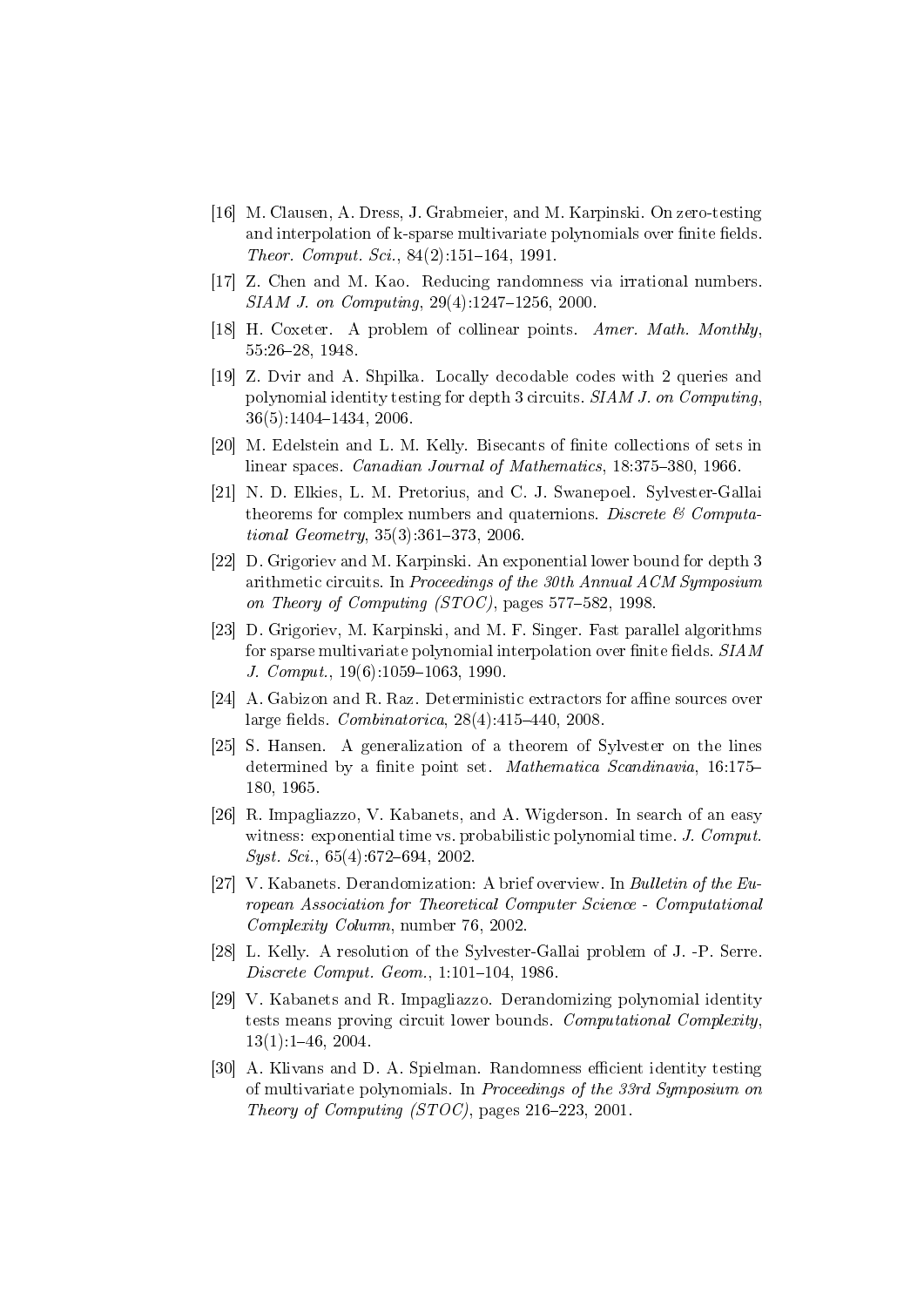- <span id="page-28-7"></span>[31] N. Kayal and N. Saxena. Polynomial identity testing for depth 3 circuits. *Computational Complexity*,  $16(2)$ :115–138, 2007.
- <span id="page-28-8"></span>[32] Z. Karnin and A. Shpilka. Deterministic black box polynomial identity testing of depth-3 arithmetic circuits with bounded top fan-in. In Proceedings of the 23rd Annual Conference on Computational Complexity  $(CCC)$ , pages 280-291, 2008.
- <span id="page-28-6"></span>[33] Z. S. Karnin and A. Shpilka. Reconstruction of generalized depth-3 arithmetic circuits with bounded top fan-in. In Proceedings of the  $24$ th Annual Conference on Computational Complexity (CCC), 2009.
- <span id="page-28-10"></span>[34] N. Kayal and S. Saraf. Blackbox polynomial identity testing for depth 3 circuits. In Proceedings of the 50th Annual Symposium on Foundations of Computer Science (FOCS), 2009.
- <span id="page-28-1"></span>[35] D. Lewin and S. Vadhan. Checking polynomial identities over any field: Towards a derandomization? In Proceedings of the 30th Annual Symposium on the Theory of Computing  $(TOC)$ , pages 428-437, 1998.
- <span id="page-28-14"></span>[36] N. Nisan and A. Wigderson. Hardness vs randomness. *J. Comput.*  $Syst. Sci.$ , 49(2):149-167, 1994.
- <span id="page-28-12"></span>[37] R. Raz and A. Shpilka. Deterministic polynomial identity testing in non-commutative models. Computational Complexity,  $14(1):1-19$ . 2005.
- <span id="page-28-9"></span>[38] N. Saxena. Diagonal circuit identity testing and lower bounds. In Proceedings of the 35th Annual International Colloquium on Automata, Languages and Programming  $(ICALP)$ , pages 60-71, 2008.
- <span id="page-28-0"></span>[39] J. T. Schwartz. Fast probabilistic algorithms for verification of polynomial identities. Journal of the  $ACM$ ,  $27(4)$ :701-717, 1980.
- <span id="page-28-13"></span>[40] J. I. Seiferas, M. J. Fischer, and A. R. Meyer. Separating nondeterministic time complexity classes. J.  $ACM$ ,  $25(1):146-167$ , 1978.
- <span id="page-28-2"></span>[41] A. Shamir. IP = PSPACE. Journal of the ACM,  $39(4):869-877$ , 1992.
- <span id="page-28-4"></span>[42] A. Shpilka. Interpolation of depth-3 arithmetic circuits with two multiplication gates.  $SIAM J. Comput.$ ,  $38(6):2130-2161, 2009$ .
- <span id="page-28-11"></span>[43] N. Saxena and C. Seshadhri. An almost optimal rank bound for depth-3 identities. In Proceedings of the 24th Annual Conference on Computational Complexity (CCC), 2009.
- <span id="page-28-3"></span>[44] C. Saha, R. Saptharishi, and N. Saxena. The power of depth 2 circuits over algebras. CoRR, abs/0904.2058, 2009.
- <span id="page-28-5"></span>[45] A. Shpilka and I. Volkovich. Read-once polynomial identity testing. In Proceedings of the 40th Annual ACM Symposium on Theory of Computing (STOC), pages  $507-516$ , 2008.